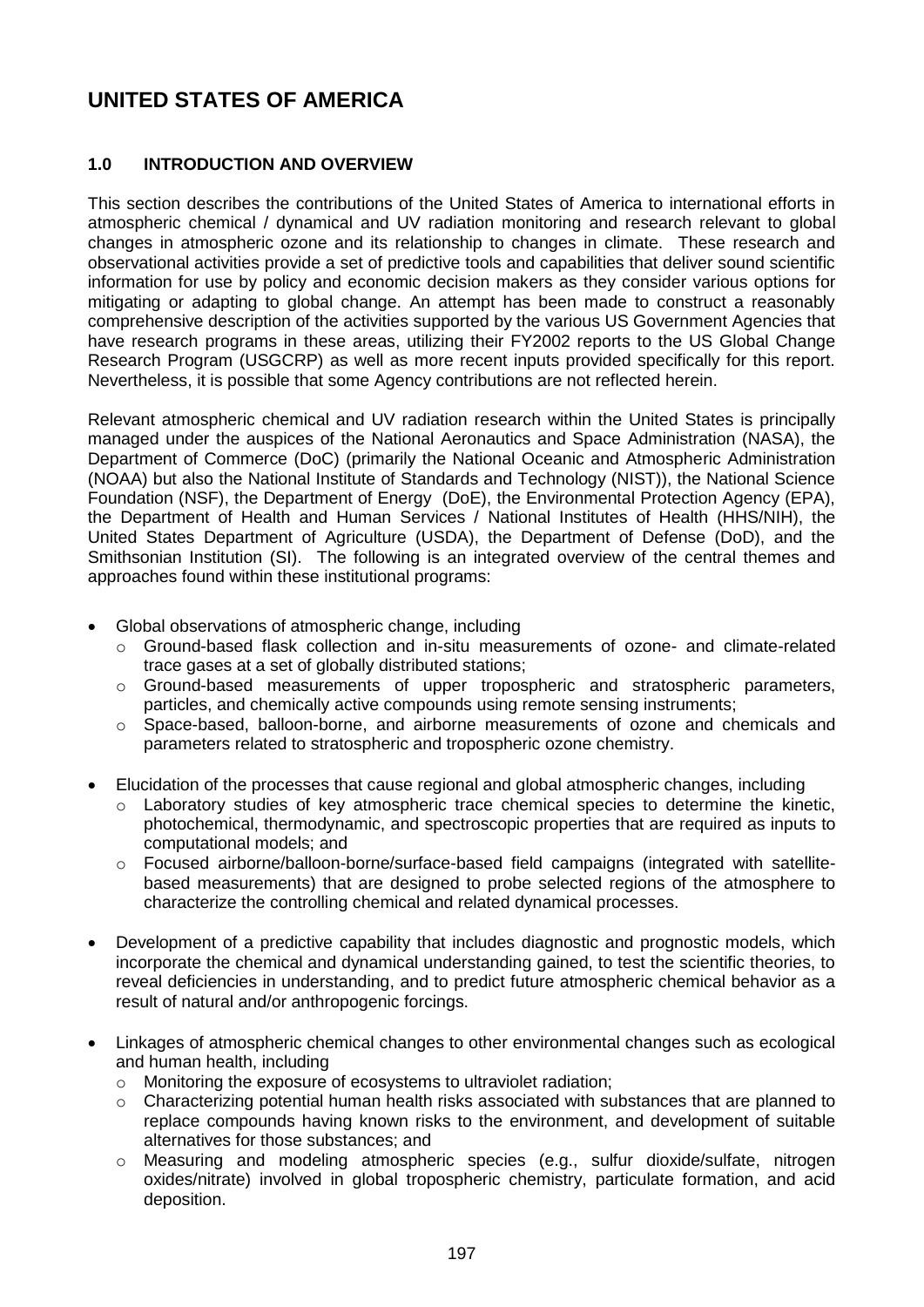- Evaluation and assessment of scientific findings and integrating them for use by decision makers, including
	- $\circ$  State-of-science assessments of the ozone layer and climate system, as they relate to atmospheric trace gases and associated human impacts.

The following sections provide a more detailed synopsis of how these research responsibilities are distributed amongst the various US Government Agencies.

# **2.0 NASA**

#### **2.1** *Goals and Objectives*

The mission of NASA's Earth Science Enterprise (ESE) is to develop a scientific understanding of the Earth system and its response to natural and human-induced changes to enable improved prediction of climate, weather, and natural hazards for present and future generations. Within this framework, NASA has mapped out a research strategy for the next decade to address questions in the logical scientific progression of variability, forcing, response, consequences, and prediction respectively:

- How is the global Earth system changing?
- What are the primary causes of change in the Earth system?
- How does the Earth system respond to natural and human-induced changes?
- What are the consequences of changes in the Earth system for human civilization?
- How well can we predict future changes to the Earth system?

Under each of the above five categories are more detailed questions that reflect the ESE thematic research areas. Thus, NASA's component of the US program in atmospheric chemistry research lies within the ESE research theme of Atmospheric Chemistry, Aerosols, and Solar Radiation and is designed to address the following more specific questions:

- How is stratospheric ozone changing, as the abundances of ozone-destroying chemicals decrease and those of new substitutes increase?
- What trends in atmospheric constituents and solar radiation are driving global climate?
- How do stratospheric trace constituents respond to changes in climate and atmospheric composition?
- What are the effects of regional pollution on the global atmosphere, and the effects of global chemical and climate changes on regional air quality?
- How well can future atmospheric chemical impacts on ozone and climate be predicted?

Research activities formulated around these questions are designed to increase our understanding of the distribution of ozone and other chemically and radiatively active species in the global troposphere and stratosphere in the context of an atmosphere undergoing both chemical and climatic change from both human-induced and natural processes. Elements of the NASA program are (a) global measurement of trace constituent and aerosol distributions with space-based platforms, (b) focused process-oriented field campaigns utilizing space-, aircraft-, balloon-, and ground-based instruments, (c) long-term measurements of key trace tropospheric and stratospheric constituents with ground-based instruments, (d) computational models for simulating the recent past and long-term future of atmospheric chemical composition, (e) development of new technologies for atmospheric chemistry measurements, (f) laboratory investigations of fundamental kinetic, photochemical, thermodynamic, and spectroscopic processes, and (g) support for national and international assessments and intercomparison activities.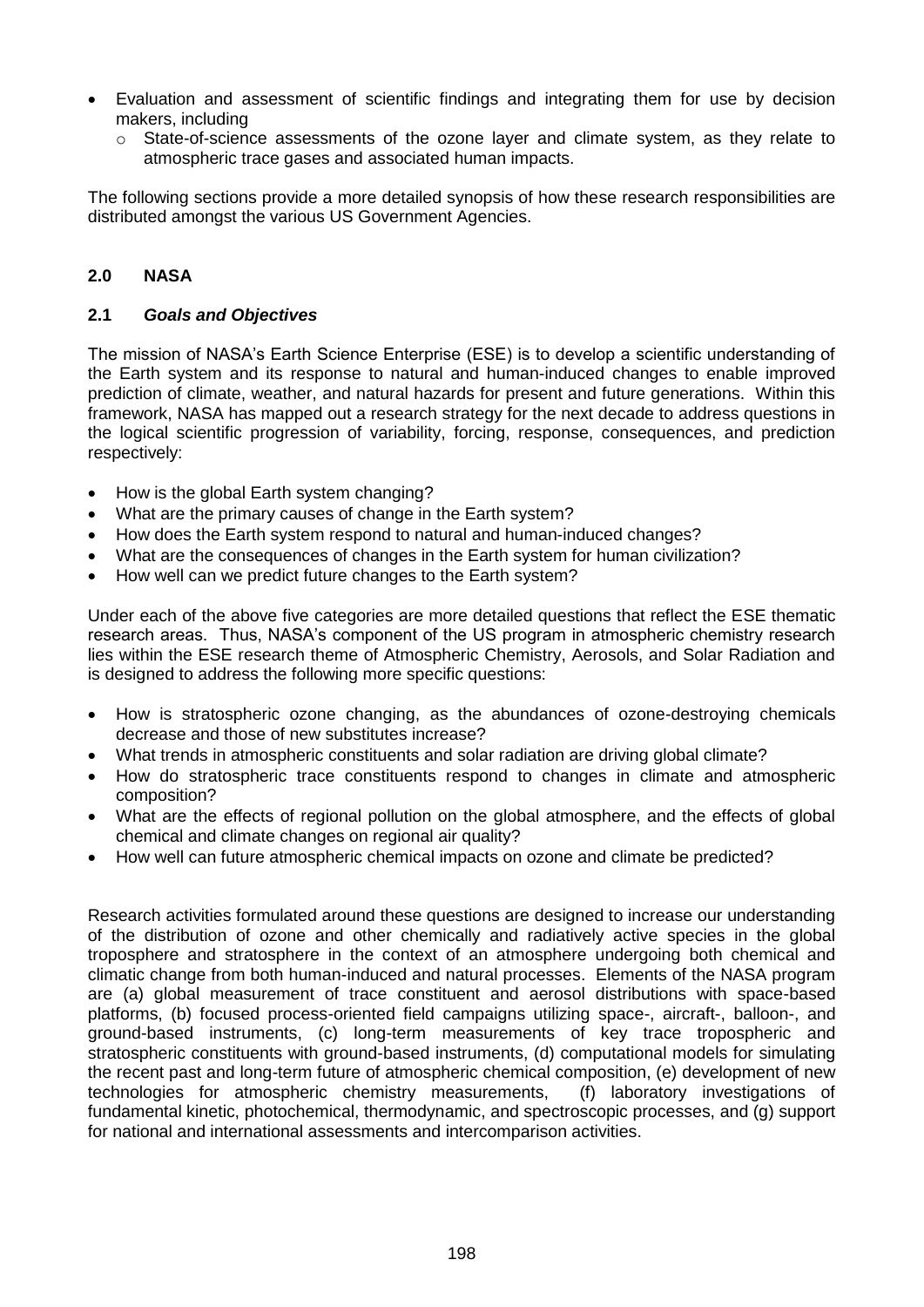## **2.2** *Contributing Elements*

**2.2.1 Earth Observing System (EOS) and other Space Flight Programs -** This element involves the development of new space-based remote sensing instrumentation and associated flight platforms, ground and data systems, algorithms, and data processing. The largest part of this is associated with the EOS Aura mission, a four-instrument mission currently planned for launch in early 2004. The instruments comprising this mission are as follows.

- The High Resolution Dynamics Limb Sounder (HIRDLS) will use infrared emission to measure ozone, water vapor, temperature, and a broad range of trace constituents, including long-lived source gases and most of the important nitrogen-containing species  $(N_2O, NO_2, HNO_3, N_2O_5,$ and ClONO2) in the upper troposphere and stratosphere. The long duration and high vertical resolution of HIRDLS measurements will make a unique contribution to knowledge of stratospheric constituents and the transport of trace gases between different regions of the stratosphere and troposphere. HIRDLS is a joint development of the US and United Kingdom.
- The Microwave Limb Sounder (MLS) uses emission in the microwave spectrum to observe the distribution of ozone, water vapor, long-lived tracers like  $N_2O$ , halogen compounds and the OH radical. Simultaneous measurements of ClO and HCl will also made. These observations will allow a critical test of current understanding of the partitioning of chlorine between reservoir species. Sulfur dioxide measurements will enable studying the decay of stratospheric  $SO<sub>2</sub>$ injected by occasional volcanic eruptions.
- The Tropospheric Emission Spectrometer (TES) will conduct an exploratory survey of tropospheric trace constituents and corresponding chemical processes. The high spectral resolution  $(-0.025 \text{ cm}^{-1})$  of TES will allow vertically resolved measurements of ozone and other trace constituents, including the important nitrogen oxide family that plays a major role in ozone production in the lower atmosphere. Key tropospheric molecules measured by TES also include carbon monoxide and water vapor. TES will operate in both a nadir- and limb-viewing mode, and is pointable so that interesting regions can be observed more than once per day.
- The Ozone Monitoring Instrument (OMI), supplied by the Netherlands, will measure total column amounts of ozone as well as yield information on ozone profiles. The OMI column ozone record will build on the measurement record obtained from the Total Ozone Mapping Spectrometer (TOMS) and the European Global Ozone Monitoring Experiment (GOME) and will provide similar information with higher spatial resolution. OMI will also measure total column amounts of several other trace gases, notably  $NO<sub>2</sub>$ .

The EOS flight program also includes the Measurement of Pollution in the Troposphere (MOPITT) instrument aboard the EOS-Terra platform launched in December 1999 and the third Stratospheric Aerosol and Gas Experiment (SAGE III) instrument launched in December 2001. The US space measurements program is closely interconnected with that of our foreign partners - for example, the first SAGE III was launched aboard a Russian Meteor-3M spacecraft, while Canadian and Dutch instruments are being flown aboard EOS-Terra and EOS Aura respectively (with important British contributions to another Aura instrument). NASA supported scientists are involved in algorithm development and data analysis for GOME and there are plans to provide support to US scientists for the analysis of ENVISAT data.

**2.2.2 Total Ozone and Aerosol Mapping -** Total ozone data have come principally from the series of Total Ozone Mapping Spectrometer (TOMS) flights on NASA spacecraft or cooperative flight missions of opportunity, and Solar Backscatter Ultraviolet (SBUV) measurements on the NOAA polar-orbiting operational environmental satellite series. Both are based on solar ultraviolet backscatter measurements to determine ozone amounts. TOMS is a cross-track scanning instrument that provides daily global mapping of total column ozone with long-term accuracy of the order of 1% per decade. SBUV is a nadir-viewing instrument that provides total column and partial ozone profile data along the sunlit portion of the sub-satellite track, i.e., typically 16 orbits per day.

The TOMS program also provides unique information on the distribution of aerosol and particulate matter in the troposphere, including UV-absorbing particles (mineral dust, volcanic ash, smoke particles from fires and biomass burning) and sulfate aerosol. TOMS aerosol data are of particular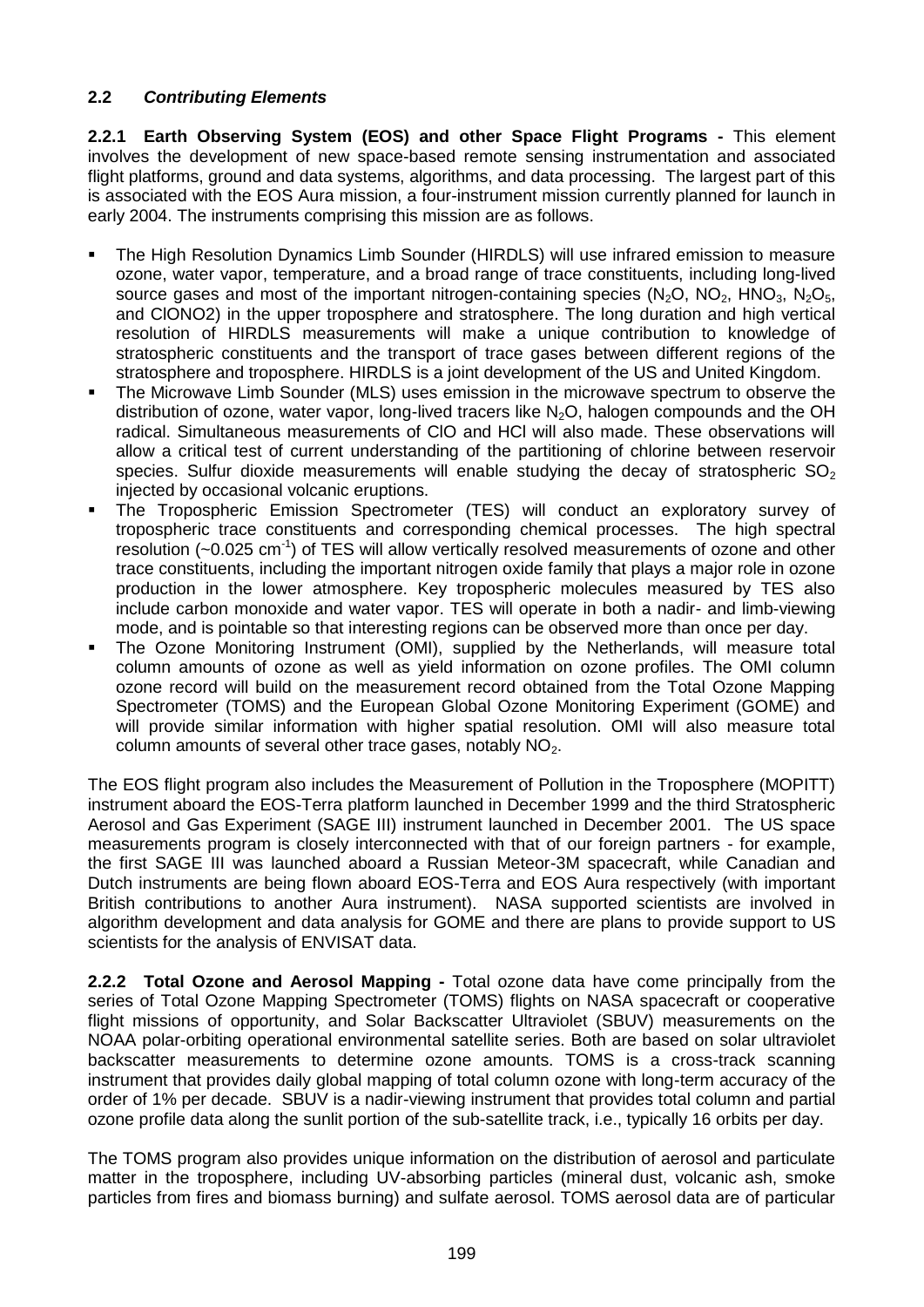interest because they currently constitute the only source of information on large-scale aerosol loading of the atmosphere over land areas.

TOMS instruments were flown on Nimbus 7, Meteor-3, ADEOS, and currently on Earth Probe platforms since 1997. A launch failure of the QuikTOMS instrument occurred in September 2001, placing the continuity of the column ozone record from TOMS instruments in jeopardy. Spacebased measurements by other agencies will, thus, be important in filling any ozone observation gap. The European space agency GOME instrument has been operating since 1995 and the successor instrument SCIAMACHY on the European ENVISAT mission is expected to provide more comprehensive data, beginning in 2002. NASA investigators are playing a significant role in the exploitation of GOME data and the development of retrieval algorithms for both GOME and SCIAMACHY. This type of cooperative effort is expected to be pursued in the future, as data from these instruments will be required for the continuity of the column ozone record until the launch of OMI on EOS-Aura.

Additional SBUV/2 instruments are still planned for launch on the NOAA Polar-orbiting Operational Environmental Satellite series. In the long term, the US National Polar Orbiting Environmental Satellite System (NPOESS) will deploy an Ozone Mapping and Profiling Suite (OMPS) that encompasses the capabilities of TOMS and will maintain backscatter UV measurement of total ozone and stratospheric profiles indefinitely in the future. Likewise, an ozone-profiling sensor (GOME-2) is planned on the European METOP operational polar-orbiting environmental satellite series.

**2.2.3 Ozone, Aerosol and Polar Stratospheric Cloud Profiles -** The principal source of high resolution stratospheric ozone and aerosol profile data has been the Stratospheric Aerosol and Gas Experiment (SAGE) program, based on the principle of occultation of solar radiation by the limb of the atmosphere. The main limitation of SAGE data is spatial coverage, since solar occultations occur only in two latitudes bands for a given orbit. The SAGE data have been very important in determining long-term trends in ozone vertical profile, especially in the lower stratosphere and SAGE data analysis and science studies continue to be a research priority – in particular, comparison of SAGE ozone profile data with UARS observations. NASA also supports the systematic analysis of high latitude solar occultation data acquired by the Polar Ozone Aerosol Monitor (POAM) instruments on the French SPOT earth observation satellite series (in polar orbit).

Two flight models of an improved instrument SAGE III have been fabricated for deployment on a Russian Meteor-3M spacecraft launched in December of 2001 (sun-synchronous polar orbit) and possibly on the International Space Station in 2007 (51.5° inclination orbit). The nature of solar occultation instruments in polar sun-synchronous orbits restricts observations to high latitudes, although the lunar occultations will help to "fill in" the tropics and mid-latitudes. An third SAGE III instrument is available for another flight opportunity should one arise. It is the intention that this program merge with the NASA systematic measurement program (see below).

Stellar occultation is a promising technique for ozone profiling, as it provides many more occultation opportunities than either solar or lunar occultations and enables greatly expanded spatial coverage. In addition, the small size of stellar sources simplifies the retrieval process. This approach has been successfully demonstrated with the UVISI instrument on the DoD MSX mission, with NASA support for data analysis. The Global Ozone Monitoring by Occultation of Stars (GOMOS) instrument on the European ENVISAT mission (to be launched in early 2002) will also make use of the stellar occultation technique.

**2.2.4 Mission Operations and Data Analysis** - This element involves spacecraft operation, data transfer and processing, and scientific verification and analysis for presently operating satellites making trace constituent and aerosol measurements of the global atmosphere. Currently, these include the Earth Probe/Total Ozone Mapping Spectrometer (EP/TOMS) and Earth Radiation Budget Satellite/Stratospheric Aerosol and Gas Experiment (ERBS/SAGE II) instruments, as well as the Upper Atmosphere Research Satellite (UARS). Support is also provided to help maintain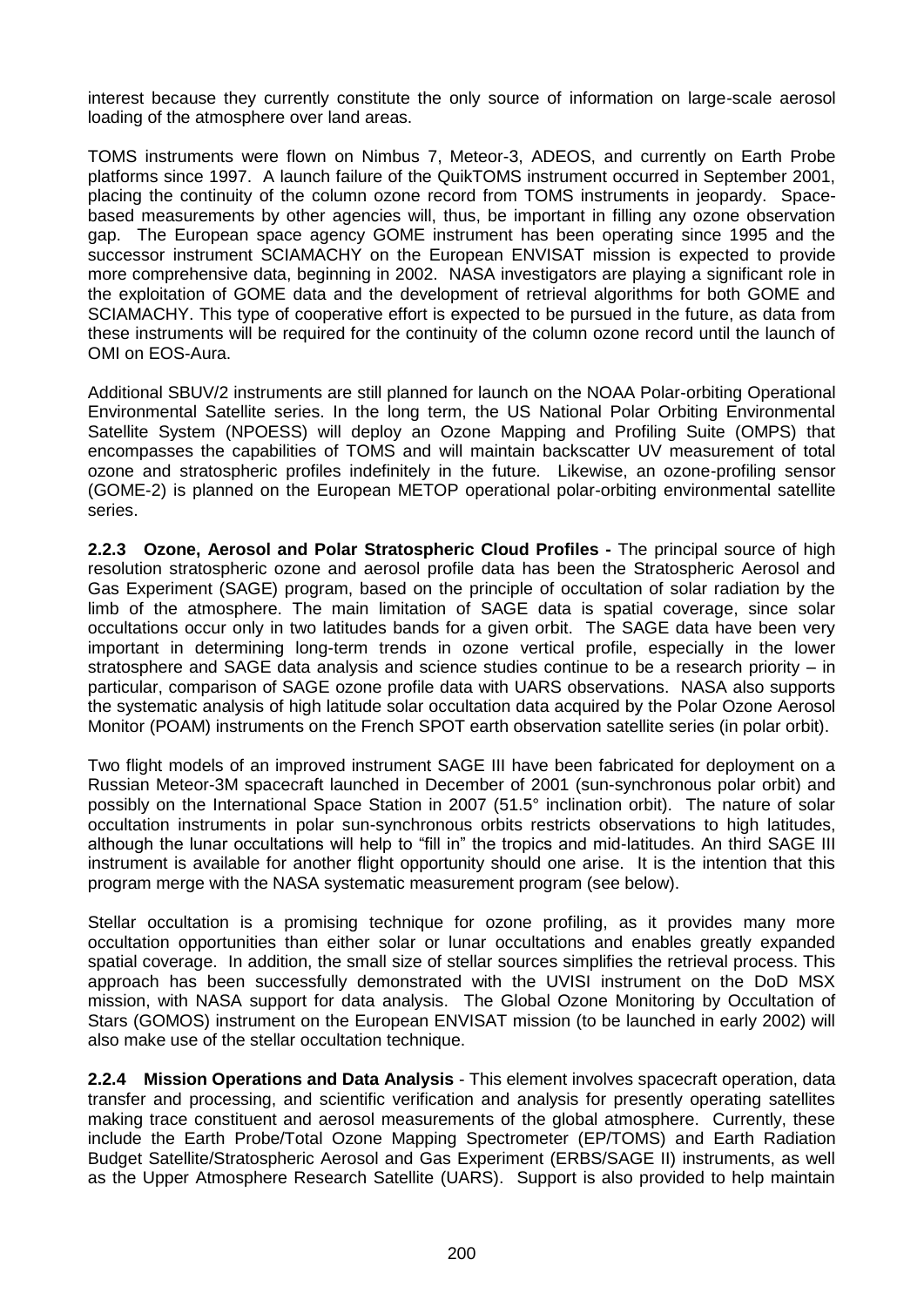the accuracy of the long-term record of measurements from the Solar Backscatter Ultraviolet (SBUV/2) instruments flown by the National Oceanic and Atmospheric Administration.

## **2.2.5 Research and Analysis Programs**

**Upper Atmosphere Research Program (UARP)** – This program uses a combination of laboratory measurements, long-term globally distributed ground-based measurements, process-oriented airborne- and balloon-borne campaigns, and process models to study the distribution of ozone, aerosols, and other atmospheric trace constituents in the global stratosphere and upper troposphere. Laboratory measurements emphasize those of fundamental stratospheric and tropospheric molecular processes (kinetics, photochemistry, thermochemistry) and properties (molecular spectroscopy relevant to remote and *in situ* sensing). Ground-based measurements emphasize accurate long-term knowledge of distributions of stratospheric trace constituents whose concentrations are expected to vary with time, as well as their tropospheric precursors. Processoriented field campaigns range from studies of high latitude chemistry to transport processes connecting the tropics and mid-latitudes. Balloon-borne missions support both comprehensive studies of atmospheric trace constituent profiles above altitudes reachable by aircraft and validation of satellite measurements. New instrumentation is developed for airborne use, especially to increase the set of constituents amenable to *in situ* measurement.

**Tropospheric Chemistry Program (TCP)** – This program emphasizes the use of airborne platforms to study the impact of human activity (e.g. fossil fuel combustion, biomass burning) on the composition of the super-regional to global-scale troposphere. Process-oriented field campaigns are carried out with comprehensively instrumented aircraft for these studies. In recent years these have been located in the Pacific Ocean region, including both the western and tropical Pacific, an emphasis that is planned to continue in concert with Atlantic studies. The Pacific region, in particular, is expected to be impacted heavily by the growing industrial activity and growing transportation needs of Asia, but it is still a relatively clean air part of the world. Studies there provide an valuable baseline for studies of the chemistry/climate connection. The Pacific Ocean region is also an excellent laboratory for studies of fundamental tropospheric photochemistry. Process modeling studies and the development of smaller, lighter instrumentation for the airborne measurement are also important elements of the program.

**Atmospheric Chemistry Modeling and Analysis Program (ACMAP)** – This program uses a combination of data analysis and computational modeling approaches to study the distribution of trace constituents and aerosols in the global atmosphere and the way in which material is transported between different regions of the atmosphere. Both space- and aircraft-based measurements are extensively studied to improve our understanding of chemical and transport processes, as well as the spatial and temporal variability (both short and long term) of atmospheric trace constituents. Computational models are used to simulate both the evolution of the atmosphere in recent times for comparison with observational data and in the future to allow for projections of future changes based on assumed chemical and climatic forcing, as well as to explore the linkages between atmospheric chemical and climate change.

**Earth Observing System Interdisciplinary Science Program (EOS/IDS)** - This element of the NASA program involves the uses a variety of computational models to study the linkages between atmospheric chemistry and climate change, including the development of computational models that can address the feedback effects between the processes associated with these two issues. Models that can simulate the distribution of radiatively important tropospheric ozone and tropospheric aerosols are the major part of this research element.

**Technology Development Program** - The implementation of this relatively new focus on technology development for both space- and airborne-based instrumentation continues. This will accelerate the incorporation of new technology into atmospheric chemistry measuring instruments, and may even facilitate the development of whole new observational approaches. The investments made in this program will significantly improve the chances that new technology can be successfully proposed for future space-based missions.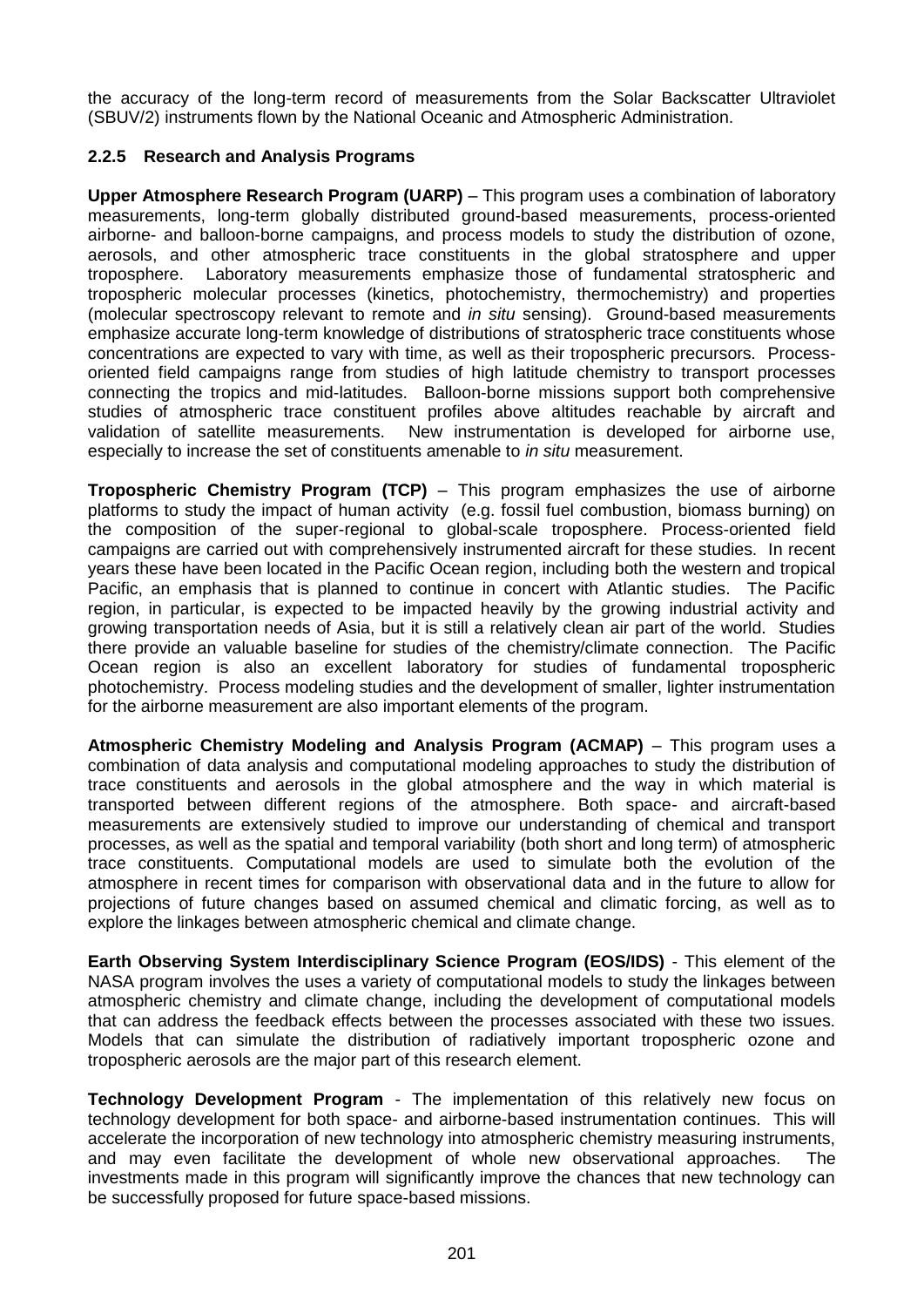## **2.3** *Selected Highlights*

- Investigations of the altitude dependence of ozone trends via detailed studies of the altitude dependence of ozone loss have continued using ground-, balloon-, and space-based observations. Results from these studies of the loss rates of ozone in the upper stratosphere, are consistent with computational models. Ozone profile trends studies will continue with data from the SAGE III satellite instrument launched in December 2001. The continuity of NASA's column ozone trends studies was set back by the launch failure of the QuikTOMS instrument in September 2001 and the degradation of the optics of the EP-TOMS instrument. NASA scientists are calibrating the latest EP-TOMS data using SBUV-2 retrievals. They are also playing a significant role in the exploitation of GOME column ozone data and the development of retrieval algorithms for both GOME and SCIAMACHY. This type of cooperative effort is expected to be pursued in the future, as data from these instruments will be required for the continuity of the column ozone record until the launch of OMI on EOS-Aura.
- Based on SAGE I and SAGE II observations, stratospheric sulfate aerosol levels in 2002 are significantly less than those observed in the 1970's, which had been considered the baseline for non-volcanic aerosol levels. In most regions, aerosol levels in 2002 are more than 20% less than those observed in 1979. However, at altitudes near the tropopause, levels are nearly the same in the two periods. This suggests that anthropogenic effects on stratospheric aerosol levels are minimal.
- NASA supported data analysis has succeeded in measuring the tropospheric pollutants and ozone precursors nitrogen dioxide  $(NO<sub>2</sub>)$  and formaldehyde  $(HCHO)$  from space, using the European Space Agency's Global Ozone Monitoring Experiment (GOME) instrument. The NO<sub>2</sub> measurements included global determinations that distinguish between the stratospheric background concentrations and the tropospheric amounts from activities such as biomass burning and industrial activity. Formaldehyde measurements include the burden over North America and the initial studies to relate the measured concentrations to sources of biogenic volatile organic compounds (VOCs).
- NASA and NOAA satellite observations show that the Antarctic ozone thinning in 2001 Austral spring began earlier than usual, exceeded 26 Million km<sup>2</sup>, and broke up in the first two weeks of December. The measurements were obtained this past year between mid-August and early October using the Total Ozone Mapping Spectrometer (TOMS) instrument aboard NASA's Earth Probe (TOMS-EP) satellite and the Solar Backscatter Ultraviolet Instrument (SBUV) aboard the NOAA-14 satellite. Data from the satellites show that 2001 ozone depletion reached a an extremely large and persistent ozone hole that exceeded a size of 10.3 million square miles (26.6 million square kilometers) on Sept. 17, 2001. The ozone hole exceeded 25 million km2 for 20 days during the Austral spring of 2001. The ozone level fell to 99 Dobson units on Sept. 26, 2001. These extremely low values are comparable to those observed during the 1990's.
- Unusually low levels of ozone over the Arctic were measured during March 1997 and 2000 by satellite-based monitoring instruments operated by NASA and the National Oceanic and Atmospheric Administration (NOAA). During the winter of 1999-2000, the NASA sponsored SAGE III Ozone Loss and Validation Experiment (SOLVE) was jointly conducted with the European Commission sponsored Third European Stratospheric Experiment on Ozone 2000 (THESEO 2000). This joint measurement campaign employed satellite, aircraft, and groundbased instruments to measure Arctic stratospheric ozone losses, and the factors that control those losses. During the period from mid-January to mid-March, a 60% loss of ozone was observed in a layer near 20 km. This large loss has been tied to halogen catalytic loss processes with direct measurements of chlorine and bromine species. The cold temperatures of that year enhanced the activation of chlorine via the heterogeneous chemistry that occurs on the surfaces of polar stratospheric cloud particles. Recent years, such as the winter of 2000- 2001, have been relatively warmer, slowing the ozone loss process. This large interannual variability confounds the direct attribution of ozone loss, and makes difficult the separation of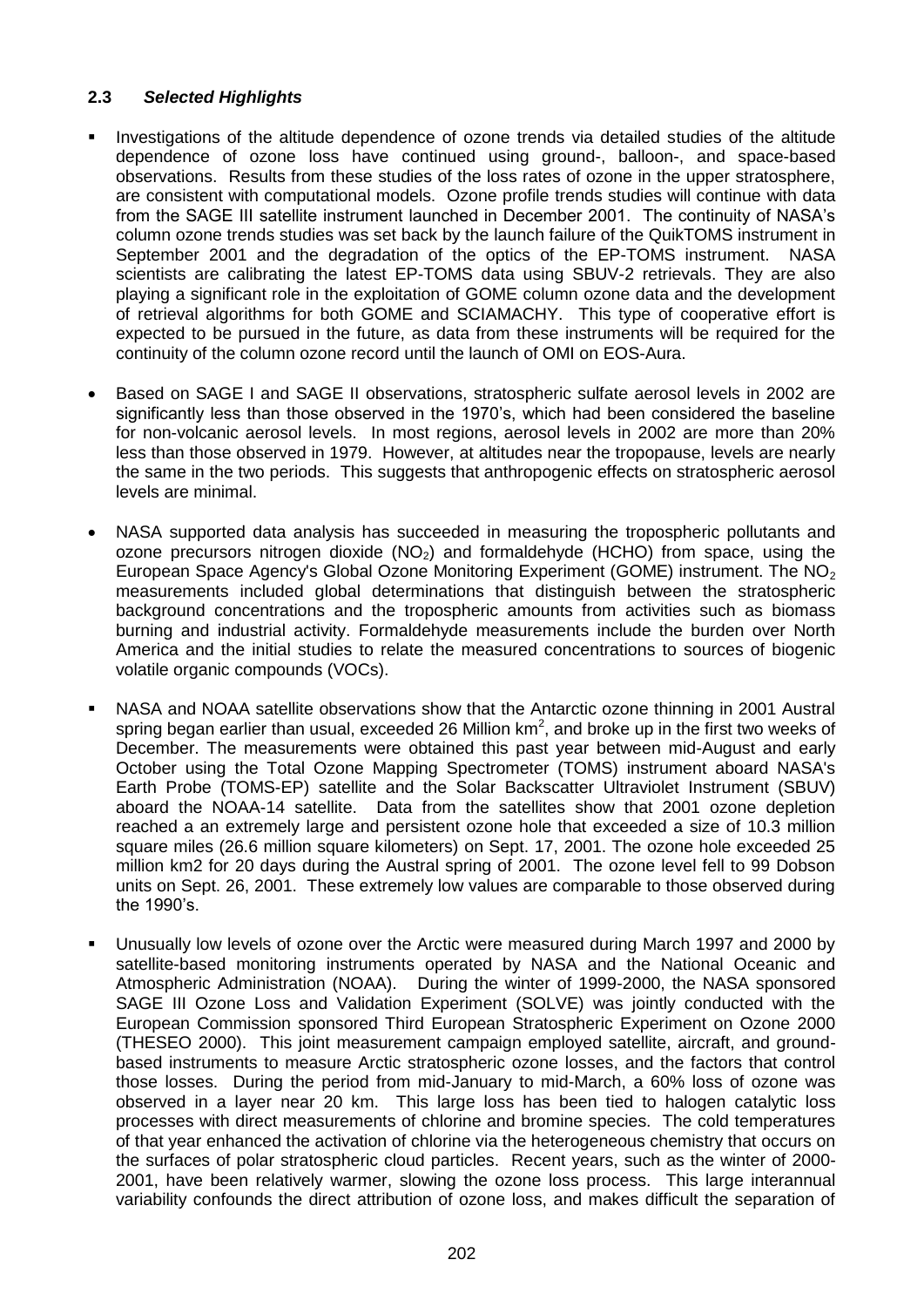ozone loss resulting from chemistry and dynamics. Further, the impact of climate change on stratospheric ozone remains a paramount challenge.

- UARP continues to support the operation of the Advanced Global Atmospheric Gases Experiment (AGAGE) network, which aims to further our understanding of a number of important global chemical and climatic phenomena by (1) optimally determining from observations, the rate of emission and/or chemical destruction (i.e., lifetime) of the anthropogenic chemicals that contribute most of the reactive chlorine and bromine released into the stratosphere; (2) accurately documenting the global distributions and temporal behavior of the biogenic/anthropogenic gases  $N_2O$ , CH<sub>4</sub>, CO, H<sub>2</sub>, CH<sub>3</sub>Cl, CH<sub>3</sub>Br, and CHCl<sub>3</sub>; (3) optimally determining the average concentrations and trends of OH radicals in the troposphere by calculating the rate of destruction of atmospheric  $CH<sub>3</sub>CCl<sub>3</sub>$  and other hydrohalocarbons from continuous measurements of their concentrations together with industrial estimates of their emissions; (4) optimally determining, using  $CH_4$  and  $N_2O$  data (and theoretical estimates of their rates of destruction), the global magnitude and distribution by semi-hemisphere or region of the surface sources of  $CH_4$  and N<sub>2</sub>O; and (5) providing an accurate data base on the rates of accumulation of trace gases over the globe which can be used to test the synoptic-, regional-, and global-scale circulation predicted by three dimensional models and/or to determine characteristics of the sources of these gases near the stations. The continuation of this effort is crucial in order to monitor the chlorine loading of the atmosphere in response to the Montreal Protocol on Substances That Deplete the Ozone Layer (and its Amendments and Adjustments) as well as provide information for climate change studies. These measurements show a decreasing burden of regulated ozone destroying chemicals, and increasing abundances of substitute compounds less destructive to ozone, in the lower atmosphere. As a component of the AGAGE network, *in situ* gas chromatograph-mass spectrometer measurements of a wide range of chlorofluorocarbon replacements and other halocarbons have been initiated at one Northern Hemisphere site (Mace Head, Ireland) and one Southern Hemisphere site (Cape Grim, Tasmania) and this capability will soon be extended to other sites.
- The continued implementation of the international ground-based remote-sensing measurement Network for the Detection of Stratospheric Change (NDSC), championed in the US by NASA and the National Oceanic and Atmospheric Administration (NOAA), remains a high priority. The NDSC was formed to provide a consistent, standardized set of long-term measurements of atmospheric trace gases, particles, and physical parameters via a suite of globally distributed sites. The NDSC is based on a set of high quality, remote-sensing research stations for observing and understanding the physical and chemical state of the stratosphere and for assessing the impact of changes in the stratosphere on the underlying troposphere and on global climate. The measurement priorities include ozone, key parameters such as temperature and aerosols that affect the ozone layer, and tracers of chemistry and of atmospheric motion. The NDSC consists of five Primary Stations (all but one being comprised of multiple sites) so designated because their geographical characteristics and operational infrastructure facilitate measurements with nearly a complete suite of primary NDSC instruments (lidars for ozone, temperature, and aerosols; UV/Visible spectrometers for ozone, NO<sub>2</sub> and OCIO; UV spectrometers for ground-level UVB radiation; microwave radiometers for ozone, ClO, and water vapor; FTIR spectrometers for a wide variety of source and reservoir compounds; Dobson and Brewer spectrometers for ozone, and balloon sondes for ozone and aerosols). Additional measurements are conducted at more than 40 Complementary NDSC Sites, at each of which only a subset of the primary NDSC measurements are conducted. Future expansion in low latitude regions of the globe is high NDSC priority whose degree of implementation will depend on funding availability.
- The NASA-sponsored SAGE III Ozone Loss and Validation Experiment (SOLVE) and the Third European Stratospheric Experiment on Ozone (THESEO 2000), collaborated to form the largest field campaign yet mounted to study Arctic ozone loss. This international campaign involved more than 500 scientists from over 20 countries. These scientists made measurements across the high and mid-latitudes of the northern hemisphere to study (a) the processes leading to ozone loss in the Arctic vortex and (b) the effect on ozone amounts over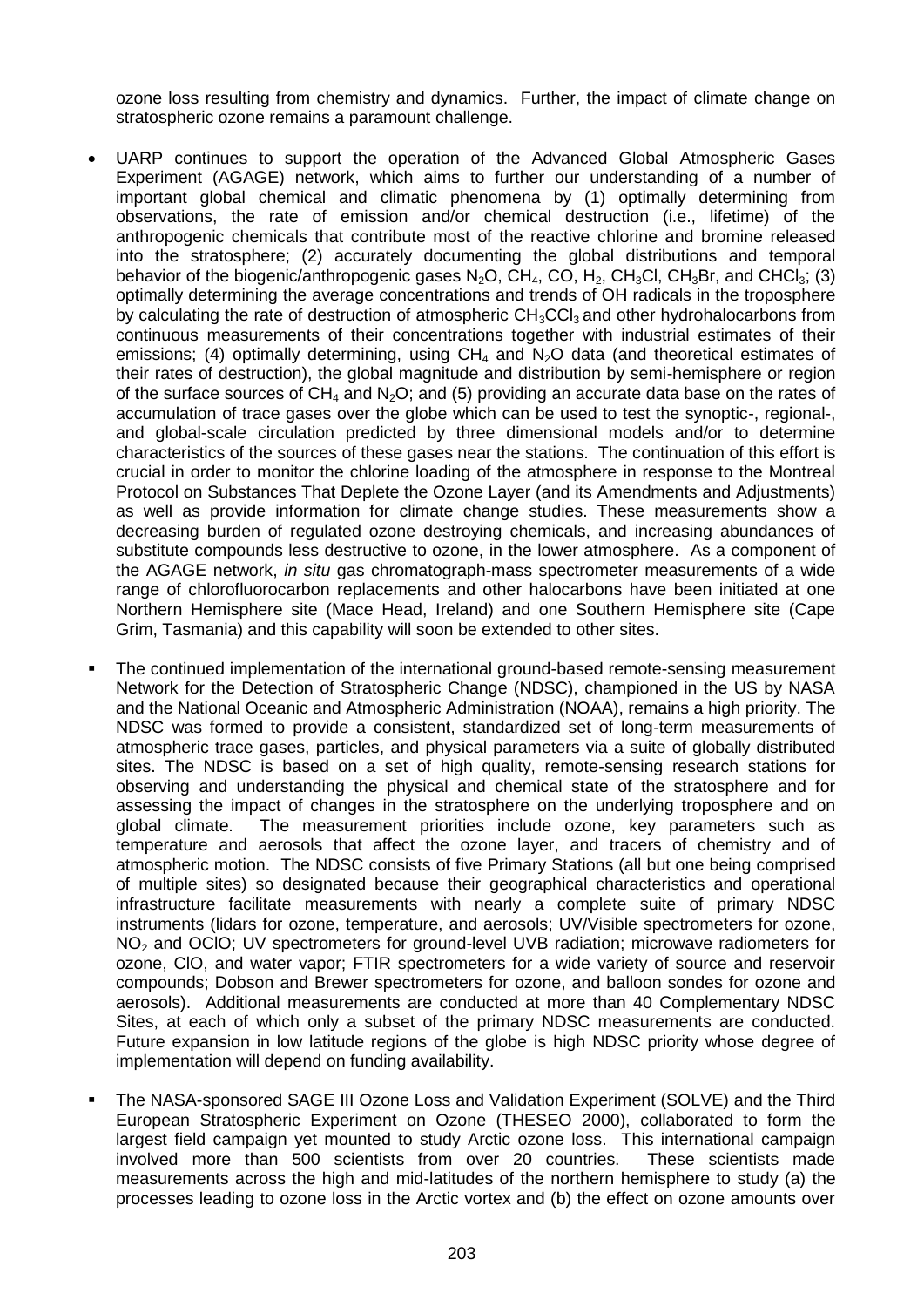northern mid-latitudes. The campaign included satellites, research balloons, 6 aircraft, ground stations, and scores of ozone-sondes. Campaign activities were principally conducted in 3 intensive measurement phases centered on early December 1999, late January 2000, and early March 2000. Observations made during the campaign showed that temperatures were below normal in the polar lower stratosphere over the course of the 1999-2000 winter. Because of these low temperatures, extensive polar stratospheric clouds (PSCs) formed across the Arctic. Large particles containing nitric acid trihydrate were observed for the first time, showing that denitrification can occur without the formation of ice particles. Heterogeneous chemical reactions on the surfaces of the PSC particles produced high levels of reactive chlorine within the polar vortex by early January. This reactive chlorine catalytically destroyed about 60% of the ozone in a layer near 20 km between late-January and mid-March 2000, with good agreement being found between a number of empirical and modeling studies. The measurements made during SOLVE-THESEO 2000 have improved our understanding of key photochemical parameters and the evolution of ozone-destroying forms of chlorine. SOLVE also had the objective of conducting direct SAGE III intercomparison activities. While these were not accomplished because of a prolonged delay in the launch of the satellite instrument, SOLVE data are being used in conjunction with measurements from several other satellite instruments for validation studies.

- Laboratory studies in spectroscopy, thermodynamics, chemical kinetics, and photochemistry are fundamental to UARP's maintaining the expertise required for interpreting atmospheric measurements and for performing theoretical simulations of the atmosphere (such as the investigation of heterogeneous processes that occur on polar stratospheric cloud particles and sulfate aerosols, photochemical processes that govern the partitioning of active and reservoir species, and atmospheric degradation mechanisms for CFC replacement compounds). Important kinetic and photochemical results from UARP investigations and similar studies conducted nationally and internationally are periodically evaluated and summarized by a panel of scientists organized by NASA's UARP. The reports of this NASA Panel for Data Evaluation, distributed as a NASA Jet Propulsion Laboratory publication, contains entries for more than 700 chemical processes and serves as the standard data set for atmospheric assessment models. A similar assessment process is being formulated for spectroscopic data.
- The Transport and Chemical Evolution Over the Pacific (TRACE-P) field experiment was conducted in March/April 2001, had as it's major objectives to (1) determine the chemical composition of the Asian outflow over the western Pacific in spring in order to understand and quantify the export of chemically and radiatively important gases and aerosols, and their precursors, from the Asian continent and (2) determine the chemical evolution of the Asian outflow over the western Pacific in spring and to understand the ensemble of processes that control the evolution. TRACE-P data is currently undergoing detailed review and analysis.
- Operations of the Southern Hemisphere Additional Ozonesonde (SHADOZ) network continues with additional ozonesondes launched from several locations in the tropics and southern subtropics. This program is developing the first ever climatology of upper tropospheric ozone in the tropical region. Most previous efforts to measure ozone in this region have typically been focused on either the Atlantic or the Pacific but not both. This network is done in collaboration with numerous international partners.
- **3.0 DOC**
- *3.1 NOAA*

# **3.1.1 Goals and Objectives**

NOAA's global change efforts are designed to provide a predictive understanding of the climate system and its modes of variability, and to advance the application of this information in climatesensitive sectors through a suite of process research, observations and modeling, and application and assessment activities. Specifically, NOAA's research program includes ongoing efforts in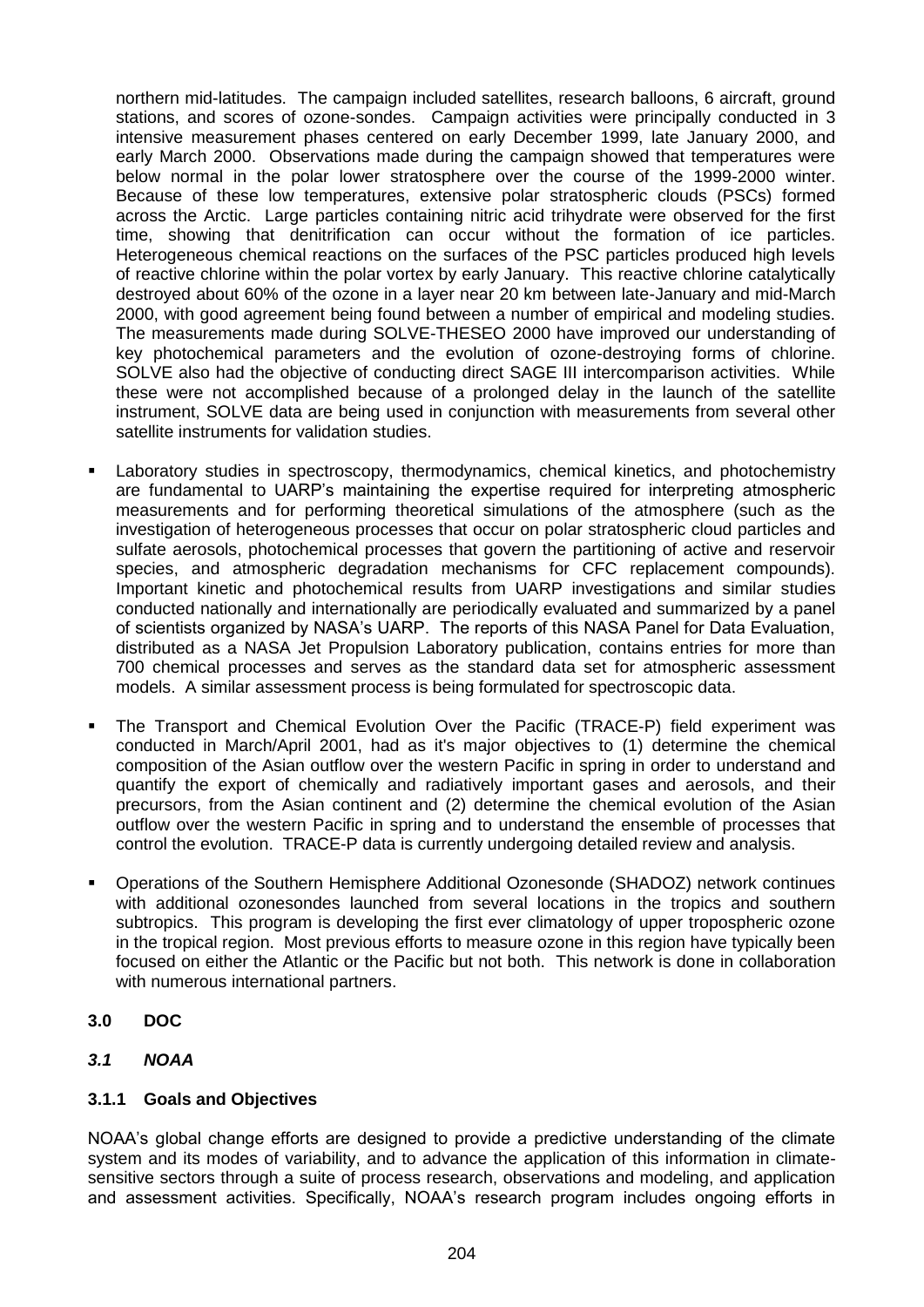operational in situ and satellite observations with an emphasis on oceanic and atmospheric dynamics, circulation, and chemistry; understanding and predicting ocean-land-atmosphere interactions, the global water cycle, and the role of global transfers of carbon dioxide among the atmosphere, ocean and terrestrial biosphere in climate change; improvements in climate modeling, prediction, and information management capabilities; the projection and assessment of variability across multiple timescales; the study of the relationship between the natural climate system and society and the development of methodologies for applying climate information to problems of social and economic consequences; and archiving, management, and dissemination of data and information useful for global change research.

# **3.1.2 Contributing Elements**

**Atmospheric Composition** – Research activities under this element include:

- Characterizing the "ozone-friendliness" of substitutes for ozone-depleting gases, developing methods for the detection of the recovery of the ozone layer, and characterizing the regional variance of tropospheric ozone and its role in the heat budget.
- Quantifying the trends and sources/sinks of long-lived greenhouse gases, and characterizing the fundamental processes that control the shorter-lived radiative species.
- Advancing efforts to reduce uncertainties in the understanding of direct radiative forcing by tropospheric aerosols through an integrated program focused on targeted in situ measurements of aerosols integrated with model analyses.

To accomplish the above, NOAA employs global monitoring, process-oriented laboratory and field studies, and theoretical modeling to improve predictive understanding of the atmospheric trace gases that influence the earth's chemical and radiative balance, with emphases on stratospheric ozone depletion and greenhouse warming.

## **Climate Variability and Change** – Studies under this element are aimed at

- Increasing understanding of the role in climate variability, and the predictability, of the El Niño-Southern Oscillation, the North Atlantic (or Arctic) Oscillation, Tropical Atlantic Variability, the Pacific Decadal Oscillation, and the Pan-American monsoons.
- Continuing the advancement of the sustained global ocean observing system to support Climate Variability and Predictability (CLIVAR) research, operational and experimental climate forecasting, and the major scientific assessments.
- Advancing the improvement of models and modeling systems for climate prediction at all timescales and the ability to provide regional-scale forecasts and predicted probabilities of extreme weather events.
- Advancing detailed studies of past climate variability on seasonal to centennial time scales using century to millennia-long paleoenvironmental proxy records in order to improve the current understanding of seasonal to decadal variability.
- Developing and applying advanced statistical techniques to detect climate change signals and attribute these to specific causes.

#### **Global Carbon Cycle** – This research element focuses on

- Advancing efforts to produce more accurate projections of future atmospheric  $CO<sub>2</sub>$ concentrations by better parameterization of transfers of  $CO<sub>2</sub>$  between ocean, atmosphere, and terrestrial biosphere, and development of dynamic, coupled carbon cycle models.
- Initiating observations and modeling necessary to quantify the magnitude and variability of the Northern Hemisphere terrestrial sink, with an initial focus on large-scale observations over the North American continent and adjacent ocean basins.
- Continuing to document the inventory of carbon in the ocean as it accumulates, and characterize how that inventory might be affected by changes in ocean circulation in the future.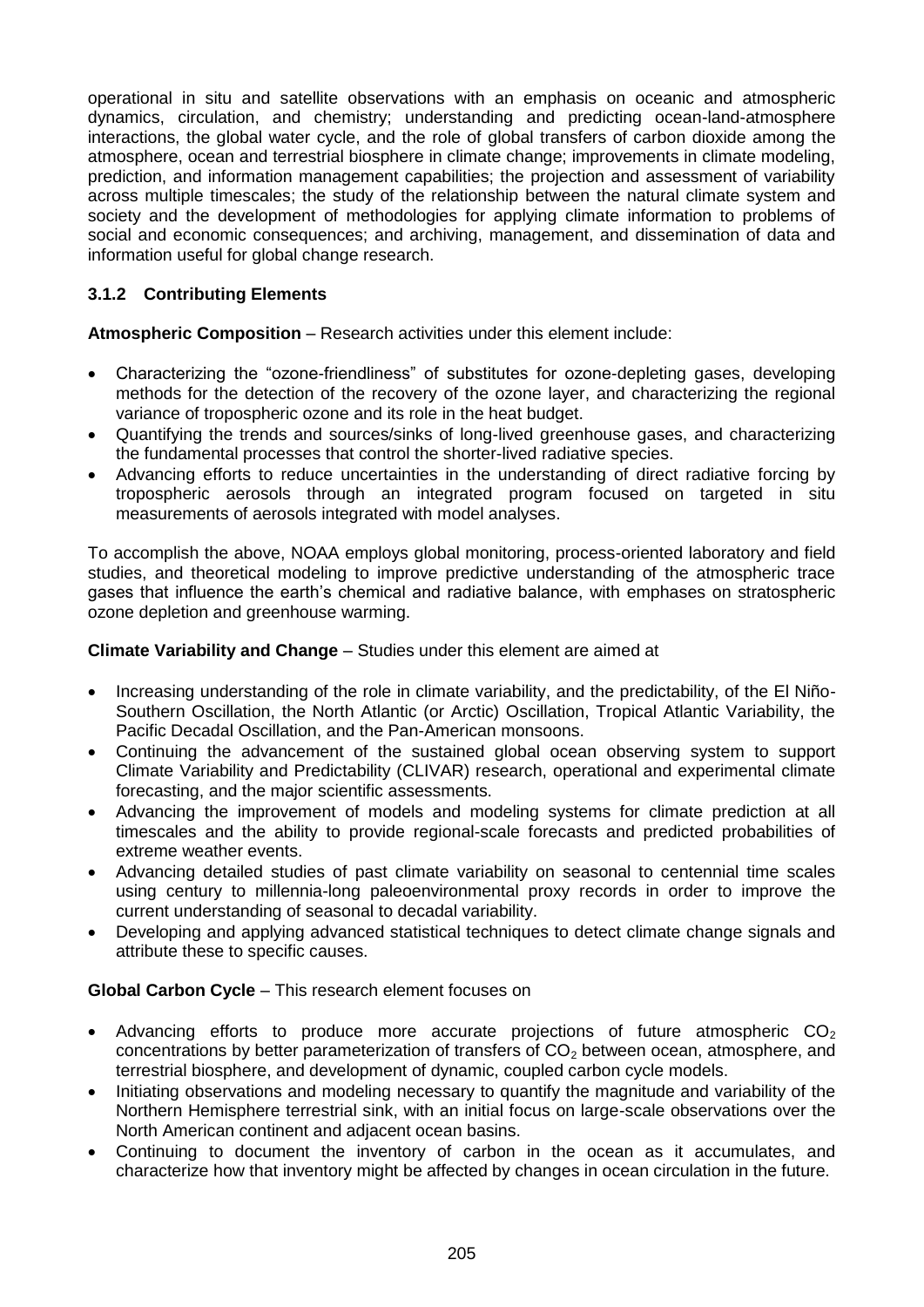## **3.1.3 Specific Laboratory Contributions**

*3.1.3.1 Aeronomy Laboratory*

**SOLVE Field Mission** - scientists in two NOAA Laboratories, the Aeronomy Laboratory and the Climate Monitoring and Diagnostics Laboratory, participated in a NASA-sponsored experiment to study Arctic springtime ozone loss. The field campaigns of the SAGE III Ozone Loss and Validation Experiment (SOLVE) were conducted from November 1999 to March of 2000, and included several flights of the NASA ER-2 high-altitude research aircraft and the NASA DC-8 medium altitude flying laboratory. Onboard the ER-2 were NOAA instruments that measured ozone, reactive nitrogen compounds, water vapor, and tracer species such as halocarbons and nitrous oxide. The Observations of the Middle Stratosphere (OMS) balloon gondola was also deployed and carried NOAA instruments to measure vertical profiles of trace gases and meteorological parameters. Scientists from NOAA, NASA, academia, and other agencies participated in the experiment. Significant findings from the study were:

- In one of the Arctic stratosphere's coldest winters on record, scientists, during February and March of 2000, measured ozone losses as great as 50 percent at about 60,000 feet altitude in the ozone layer. *Payoff:* The findings may be an indication that future cold winters in the Arctic could prolong the depletion of ozone by manmade chlorine compounds, despite the fact that chlorine is now diminishing in the atmosphere in response to international agreements.
- An unusual class of large PSC particles was observed for the first time, using a NOAA instrument that measures reactive nitrogen compounds in the atmosphere. *Payoff:* The newly discovered class of particles has given scientists a better understanding of the processes that "set the stage" for chlorine-caused ozone depletion in the stratosphere above the Arctic, and will enable scientists to make better predictions of ozone loss in the Northern Hemisphere in the future.

**International Ozone-Layer Assessment** - NOAA scientists are playing prominent roles in the 2002 international scientific assessment of the ozone layer, in preparation during 2001-2002. The document, World Meteorological Organization/United Nations Environment Programme Scientific Assessment of Ozone Depletion: 2002, will be completed in December 2002 in accordance with the Montreal Protocol on Substances that Deplete the Ozone Layer and available in printed form in spring 2003. Hundreds of scientists worldwide are contributing to the planning, preparation, reviewing, and publication of this document. NOAA scientists are participating as Co-chair, chapter lead authors, chapter authors, chapter contributors, reviewers, and coordinating editor. Payoff: The assessment will give "state-of-scientific-understanding" information regarding the Earth's ozone layer.

**Laboratory Studies of Reactions Important To the Stratospheric Ozone Layer** - The NOAA Aeronomy Laboratory conducts laboratory studies to elucidate the reaction rates and product pathways of reactions that are important to the stratospheric ozone layer. In 2000/2001, for example, research showed that a degradation product of methyl chloroform was, itself, a chlorinecontaining compound (phosgene) that can still transport some chlorine to the stratosphere. This study demonstrates the importance of a complete study of the chemical degradation of an ozonedepleting substance in the troposphere. The Aeronomy Lab's research includes studies that help identify the "ozone-friendliness" of new industry-proposed substitutes for ozone-depleting compounds. A recent emphasis is the study of new proposed compounds that are relatively shortlived in the atmosphere, but which might (through either the initial compound or its degradation products) deliver reactive halogens to the stratosphere. *Payoff:* The complete "chemical picture" is information that is valuable to have in advance of the costly investments that are involved in gearing up to produce and market a new compound.

**Advancing the Understanding of Ozone Changes In the Stratosphere** - NOAA Aeronomy Laboratory scientists and their colleagues have completed analyses of the data series from ozone stations in Europe, correlating the ozone observations with the North Atlantic Oscillation over the time period since the 1960s. A significant part of the variance in the ozone records is explained by the phase of the NAO. During the NAO "positive" phase, deep intrusions of naturally low-ozone air from the upper tropical troposphere into the mid-latitude lower stratosphere may be an important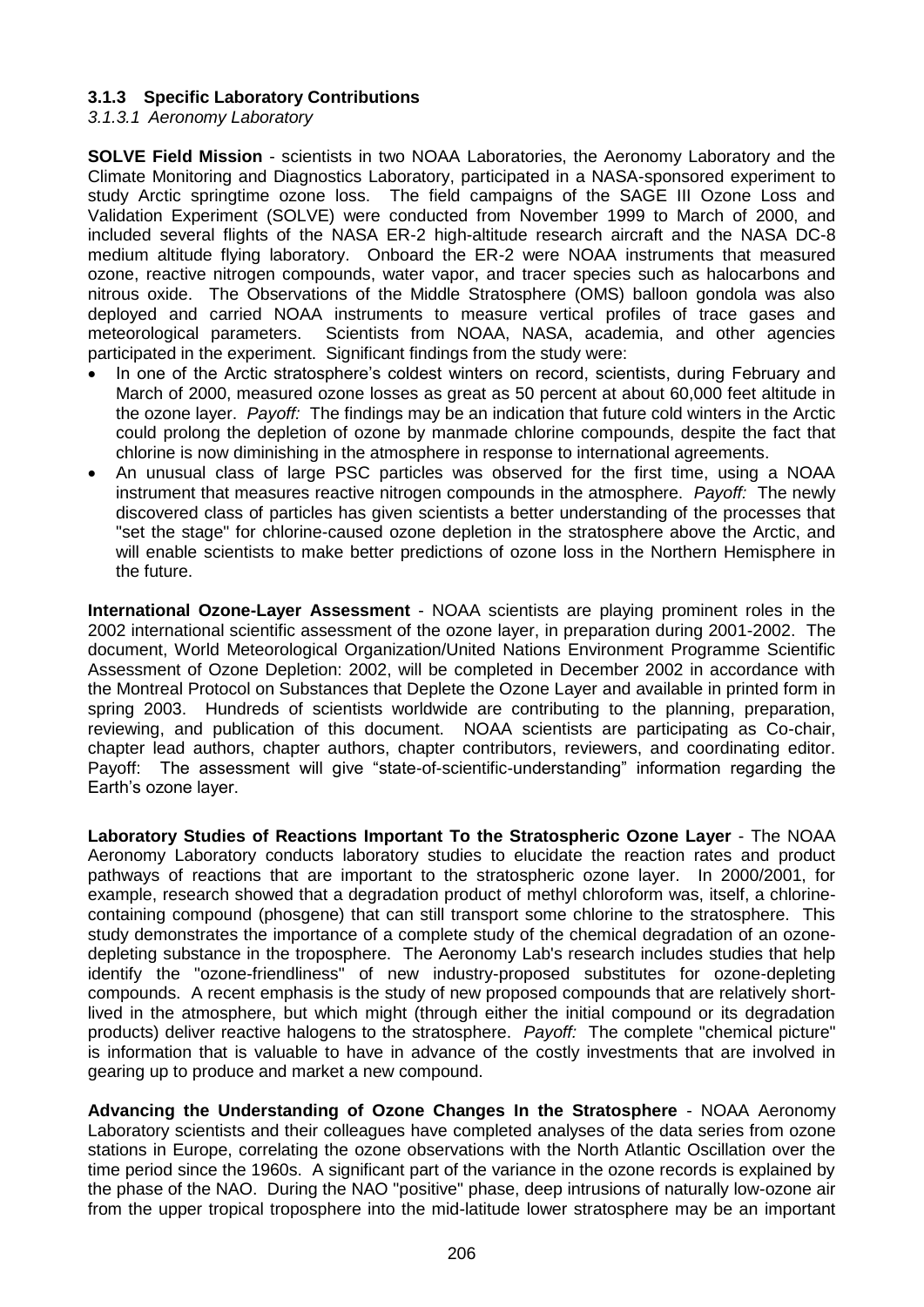process in the observed ozone changes. *Payoff:* The combination of long-term dynamical changes and chemical processes will provide a better understanding of the observed ozone behavior and hence a better predictive capability of the future ozone layer.

NOAA researchers and their colleagues have studied the trends, radiation, and chemistry of a key player in stratospheric ozone-layer processes: water vapor. The trends of water vapor over the past half century have been newly characterized in an international study conducted under the auspices of SPARC. Further, a comprehensive study has examined the effects of observed trends of stratospheric water vapor on both ozone depletion and temperature. The work has shown that water vapor trends have likely made significant contributions to the decline in mid-latitude ozone observed over the past twenty years, and that they played a substantial role in the cooling of the stratosphere. *Payoff:* The efforts help to quantify the role of a key player in the stratosphere, thus advancing understanding of the factors contributing to the observed ozone trends.

**Measuring the Chemical Composition Of Individual Atmospheric Particles** - This NOAA research elucidated the role of atmospheric particles in sequestering reactive halogen atoms (fluorine, chlorine, bromine, iodine) in the critical tropopause boundary region at the interface of Earth's troposphere and stratosphere. If tightly bound in particles, the halogen atoms are effectively removed from chemical reaction cycles that influence stratospheric ozone depletion processes. Scientists at the Aeronomy Laboratory carried out state-of-the-art airborne measurements of aerosol particles in the hard-to-access tropopause region, characterizing the chemical composition of individual particles in real time. The measurements were made by use of a highly sophisticated instrument developed at the Aeronomy Laboratory, the Particle Analysis by Laser Mass Spectrometry (PALMS) instrument. Particles are sampled into the PALMS instrument during flight and characterized "on the fly", that is, without requiring that samples be collected or stored. The instrument was flown aboard a NASA WB-57F research aircraft during field missions in 1998, 1999, and 2000. Latitudinal transects were completed, and data were also gathered in the exhaust plumes of a rocket and the space shuttle. The resulting powerful dataset has thousands of individual particle mass spectra and contains the most detailed information to date on aerosol chemical composition near the tropopause. *Payoff:* The research has contributed to a better understanding of the role of aerosols in the depletion of ozone in the stratosphere, which will ultimately contribute to an improvement in the predictive capability of models of stratospheric ozone.

# *3.1.3.2 Climate Monitoring and Diagnostics Laboratory*

#### **Ozone Monitoring** -

- Dobson Cooperative Observing Network: This consists of16 stations around the world measuring total column ozone with 15 to 40 year records - 9 in continental North America, 2 in Pacific island locations (Hawaii and American Samoa), 1 in South America (Peru),1 in New Zealand (Lauder),1 in Australia (Perth),1 in Europe (France), and1 in Antarctica (South Pole). There are 6 stations measuring ozone vertical profiles using the Umkehr method (Alaska, France, Colorado, Hawaii, Australia, and New Zealand).
- Ozonesonde Network: There are 8 stations making ozone vertical profile measurements (0 35 km). Three of these have been operating for15 or more years (Colorado, Hawaii, and South Pole), while the remaining 5 have 3-10 years of data (California, Alabama, Galapagos, Samoa, and Fiji).
- Surface Ozone Network: There are 4 long-term sites (25+ years) and 4 shorter record sites.

**Water Vapor Profiles at Boulder, Colorado** - Monthly profiles have been obtained from 1980 to present covering the altitude range 5 - 28 km.

**Measurements of Ozone Depleting Source Gases (N2O, Halocarbons, Halons, Halogen Solvents, SF6)** – This network consists of 8 stations equipped with in situ instruments and 14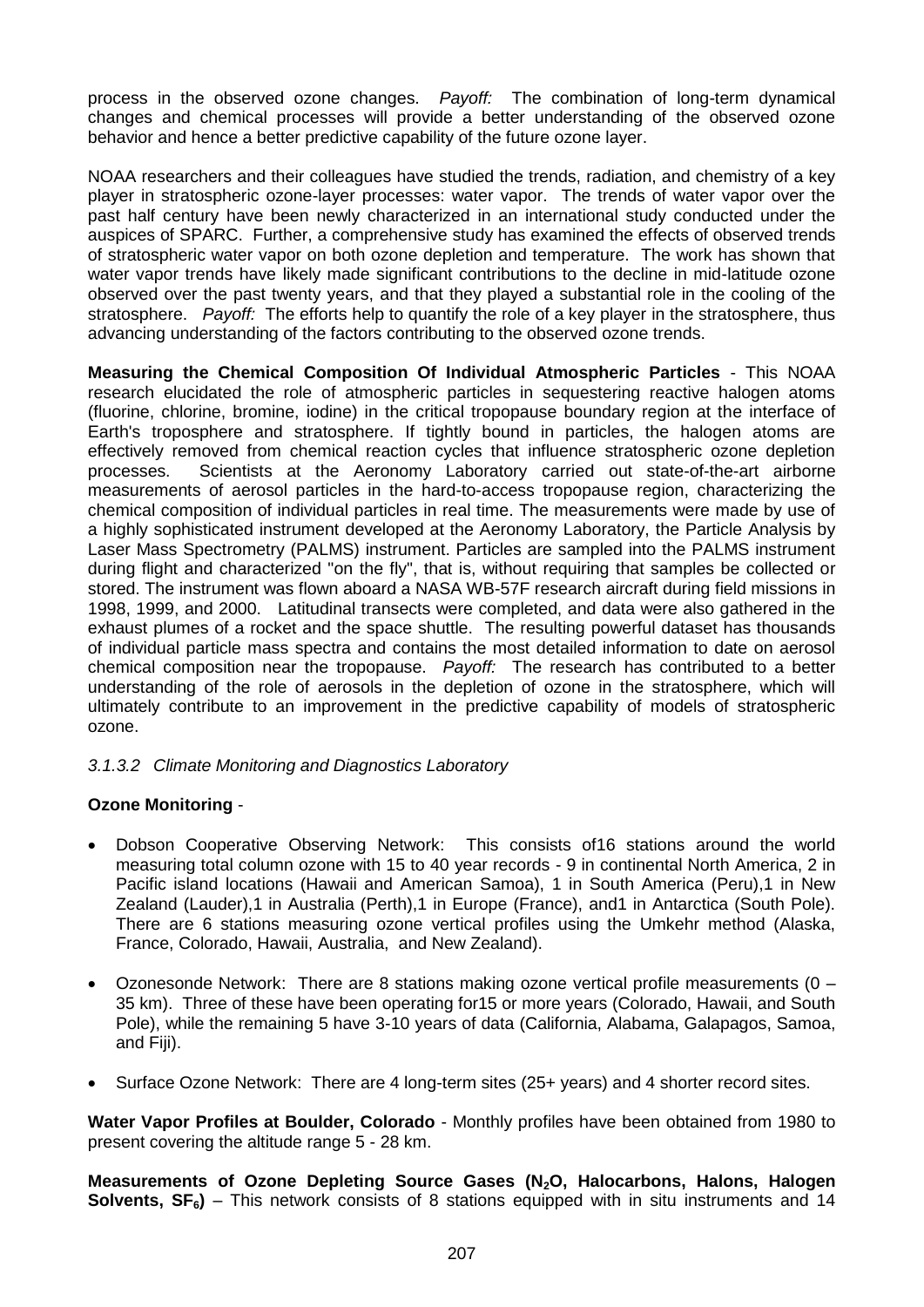#### stations that employ flask sampling

**Greenhouse Gases (CO2, CH4, N2O, SF6, CO)** – These measurements are obtained at 6 stations using in situ instruments, and at 47 stations and on 1 ship using flask sampling techniques.

**Radiation Measurements** – There are 15 stations at which solar and thermal radiation are recorded and 5 stations recording UV radiation.

#### *3.1.3.3 Air Resources Laboratory*

Quality is an ongoing and critical concern in any attempt to monitor and explore changes in ozone and UV, and is the major focus of NOAA's Air Resources Laboratory Surface Radiation Research Branch. Understanding the biological effects of UV radiation and determining whether the Montreal Protocol and its amendments are successful depend on measurements that are as accurate as possible. NOAA's Air Resources Laboratory personnel invest substantial effort to attain and ensure high quality UV measurements, and are internationally recognized as the world's leaders in this area. This focus on quality is emphasized by both the Central UV Calibration Facility, which characterizes and calibrates several types of UV instruments used in monitoring network worldwide, and by the Surface Radiation Budget Network (SURFRAD), providing accurate, consistent measurements at sites across the U.S.

**UVB monitoring by NOAA's Surface Radiation Budget Network -** Broadband erythemal UVB measurements are made by the Surface Radiation Budget Network (SURFRAD), established in 1993 by NOAA's Air Resources Laboratory through the support of NOAA's Office of Global Programs. The network was designed to measure the surface radiation budget, and also provides information on surface erythemal UVB amounts and basic meteorological parameters. Monochromatic solar data, which can be used to recover aerosol loading, have also been archived since operational monitoring began. Currently, six stations are operating in climatologically diverse regions of the United States and are located in regions where the landform and ground cover are nearly homogeneous over an extended region. This homogeneity allows point measurements from the stations to be representative of a larger area for satellite validation work. The SURFRAD stations are located in northeastern Montana (since March 1, 1995), central Illinois (since Jan. 1, 1995), northwestern Mississippi (since January 1, 1995), Boulder, CO (since August 1, 1995), the Nevada Test Site northwest of Las Vegas (since March 16, 1998), and near Penn State in central Pennsylvania (since June 29, 1998). SURFRAD and the Department of Energy ARM/SGP site in Kansas and Oklahoma (which also began in 1995) are the first long-term surface radiation budget networks to exist in the United States.

All SURFRAD instruments are exchanged annually with freshly calibrated units; their calibrations are all traceable to recognized world standards. Daily files of three-minute averaged data from each station are quality controlled and distributed in near real time via anonymous FTP and the world wide web (http://www.srrb.noaa.gov). To further support satellite and model validation activities, an imaging system that records the hemispheric sky and computes the cloud fraction once each minute has been deployed at each station. To bolster the network's utility to radiative transfer research, rawinsonde-type soundings are interpolated to the SURFRAD site locations for 0000 and 1200 UTC each day. Assurances are made that the interpolated soundings are hydrostatically consistent.

SURFRAD data are submitted regularly to the BSRN archive in Zurich, Switzerland. Observations from SURFRAD have been used for validating hydrologic, weather prediction, and climate models, and for satellite determinations of surface UVB and solar irradiance. For example, data from several UV instruments over a three-year period at the Mississippi station were used to demonstrate an 18% bias in TOMS-based clear-sky surface UVB estimates (DeLuisi et al., 2002). Work is continuing to determine the cause of the bias, and whether the method is useful for evaluating UV instrument performance.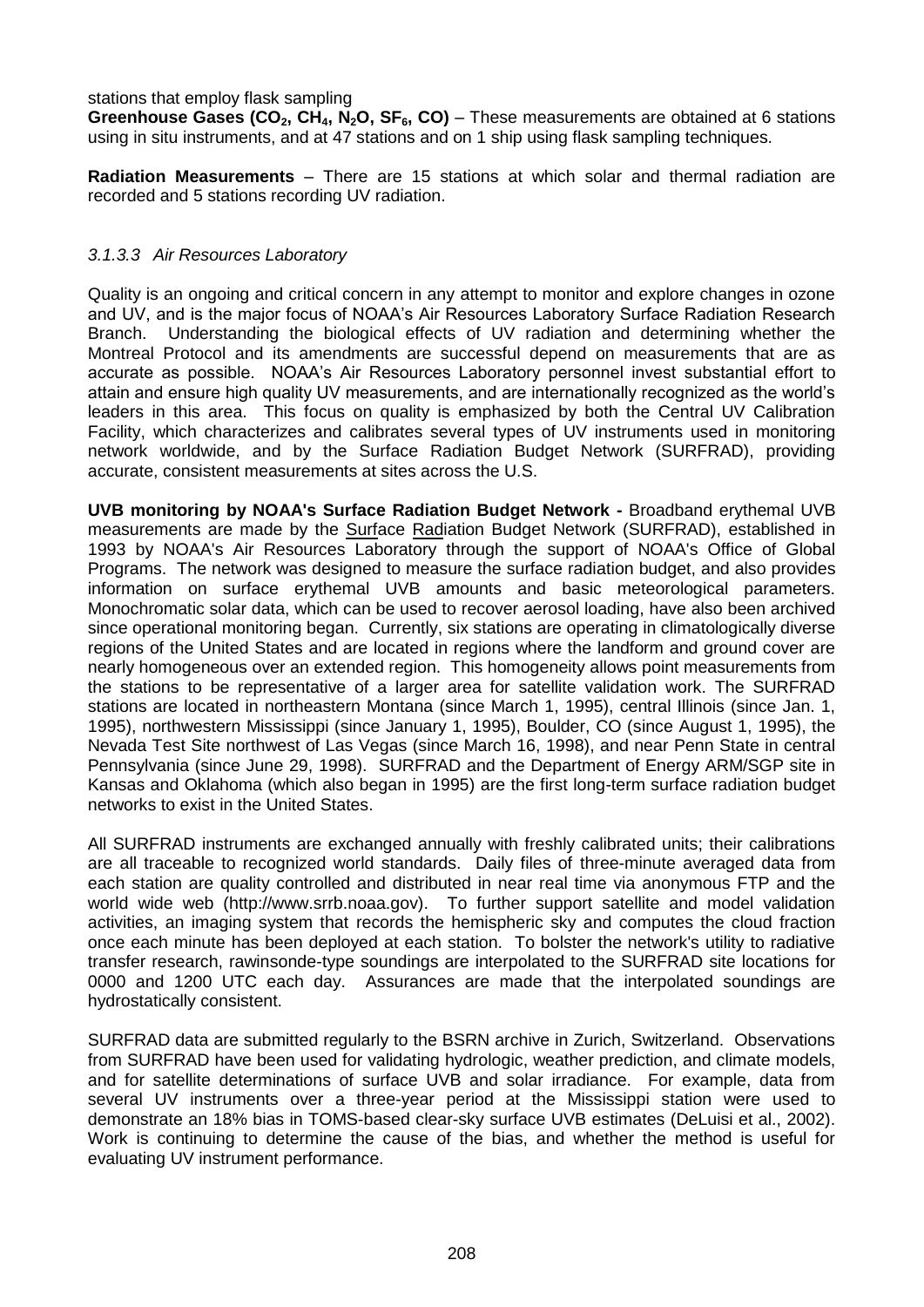**The Central UV Calibration Facility (CUCF) -** The Central UV Calibration Facility (CUCF) was set up in the mid-1990s to meet the needs of the U.S. Interagency UV Monitoring Program. The internationally recognized facility, located in the Surface Radiation Research Branch of NOAA's Air Resources Laboratory, has developed instrumentation and other laboratory assets worth an estimated \$2.5-3.0 million. The WMO recently designated it as the UV calibration facility of North and South America. The CUCF's services, research, and responsibilities continue to grow as the importance of UV science is being increasingly recognized by scientific organizations worldwide. The facility has hosted four spectroradiometer intercomparisons and has provided calibration and installation assistance to foreign countries, including Argentina, Greece, Italy, and New Zealand. Dr. Kathleen Lantz, one of the facility's staff members, serves on a WMO panel for UV instrumentation and has made significant contributions concerning UV measurement technology and calibration.

**Assessing Signs of Recovery in Total Column and Vertical Ozone Distributions -** With the Montreal Protocol in place, we are currently looking forward to slow, gradual recovery of the ozone layer over coming decades. One critical question for research planning, policy and communication with the public is, "How long will it take until we can see an improvement in the ozone layer?" We have made some of the first steps toward addressing that question using data from the Total Ozone Mapping Spectrometer (TOMS) and predictions from NASA's Goddard Space Flight Center two-dimensional chemical model. These data were used to estimate the length of time needed to detect the expected recovery of the ozone layer (Weatherhead et al., 2000). Because of the variability and autocorrelation associated with the total column ozone data, between 15 and 45 years will be needed to detect recovery in most regions of the world. This recovery is likely to be most readily detected in the Southern Hemisphere near New Zealand, southern Africa, and southern South America. Work is in progress to explore signs of recovery in ozone profile data from the Solar Backscattering UV (SBUV) series of instruments and from the Umkehr record.

Different processes dominate ozone depletion at different altitudes of the atmosphere. Vertical ozone profile measurements therefore play an important role in identifying the influences of these processes, and in detecting signs of recovery. The historical Dobson Umkehr record began in 1956 and provides retrievals of the vertical ozone profile. Improvements to the Umkehr ozone profile retrieval algorithm have been developed and are now being implemented. One of the changes in the algorithm (Petropavlovskikh et al.) eliminates the bias due to total ozone trends, which is known to affect the existing Umkehr ozone profile record. The updated algorithm is able to simulate observations more accurately and provides data output that is easier to analyze. The updated retrievals are being compared with ozonesonde, lidar, and other highly resolved vertical profile data and can provide high quality information for identifying signs of ozone recovery at altitudes where decreases in ozone-depleting substances would influence the first signs of a turnaround. For instance, the earliest signs of recovery may be expected to occur at around 40 km altitude where CFC chemistry is the prevailing factor in ozone destruction. Questions about the effect of human activities on chemical ozone destruction and recovery will likely be most easily answered by examining ozone variability at the 40-km altitude. The Umkehr measurements have very solid information about ozone variability, and loss and recovery rates at this level. The long historical record can also provide additional information for separating the dynamic and chemical mechanisms of depletion, and can help the community better understand climate change effects.

**Analysis of UV Network Data -** Scientists in NOAA's Air Resources Laboratory have worked on quality assurance and data analysis issues using Brewer Mark IV observations from the Environmental Protection Agency/University of Georgia's UV monitoring network. The network is operated collaboratively with the National Park Service and includes instruments at 14 national parks and in 7 urban areas. Weatherhead et al. (2001) have completed work to characterize the temperature dependence of the Brewer Mark IVs, which are used for ground-based UV and ozone monitoring worldwide. Additional work is in progress to explore latitudinal and seasonal relationships between noontime UV dose rate and daily-integrated UV amounts. Improved understanding of UV levels, changes, and effects requires good estimates from satellite, wellmaintained ground-based monitoring, and robust models. Only by combining and utilizing all three of these elements can the links between UV and biological effects be understood.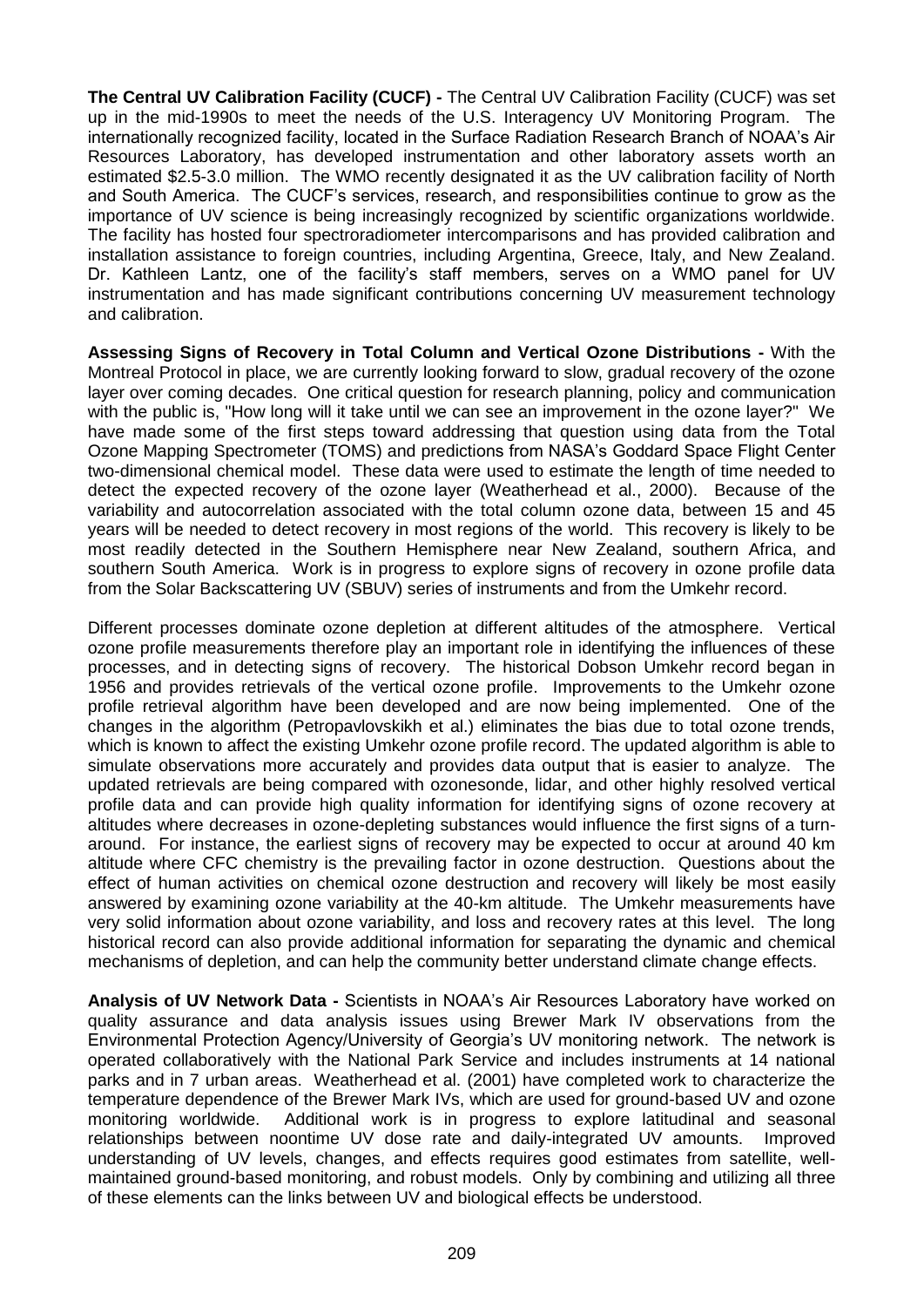## **References/Relevant Publications:**

Augustine, J. A., J. DeLuisi, and C. Long, "SURFRAD -- A National Surface Radiation Budget Network for Atmospheric Research," Bull. Amer. Meteorol. Soc., 81:2341-2357, 2000.

DeLuisi, J., D. Theisen, J. Augustine, P. Disterhoft, K. Lantz, E. Weatherhead, G. Hodges, C. Cornwall, I. Petropavlovskikh, A. Stevermer, and D. Wellman, "On the correspondence between surface UV observations and TOMS determinations of surface UV: A potential method for quality assuring UV observing stations world-wide," accepted for publication in a special issue of Annali di Geofisica*.*

Lantz, K., P. Disterhoft, G. Janson, J. Slusser, B. Durham, C. Wilson, "A calibration history of UVB broadband radiometers of the USDA UV Monitoring Program," to be submitted.

Lantz, K., P. Disterhoft, E. Early, A. Thompson, J. DeLuisi, P. Kiedron, L. Harrison, J. Berndt, W. Mou, T.J. Erhamjian, L. Cabausua, J. Robertson, D. Hayes, J. Slusser, D. Bigelow, G. Janson, A. Beaubian, M. Beaubian, "The 1997 North American Interagency Intercomparison of Ultraviolet Monitoring Spectrometers," J. Res. Natl. Inst. Stand. Technol., in press, 2002.

Petropavlovskikh, I., P.K. Bhartia, J.J.DeLuisi, W.C.Weatherhead, "An updated algorithm for Umkehr ozone profile retrievals," to be submitted.

Weatherhead, E.C., G.C. Reinsel, G.C. Tiao, C.H. Jackman, L. Bishop, S. M. Hollandsworth Frith, J. DeLuisi, T. Keller, S.J. Oltmans, E.L. Fleming, D.J. Wuebbles, J.B. Kerr, A.J. Miller, J. Herman, R. McPeters, R.M. Nagatani, and J.E. Frederick, "Detecting the recovery of total column ozone," J. Geophys. Res., 105(D17):22201-22210, 2000.

Weatherhead, E.C., D. Theisen, A. Stevermer, J. Enagonio, B. Rabinovitch, P. Disterhoft, K. Lantz, R. Meltzer, J. Sabburg, J. DeLuisi, J. Rives, and J. Shreffler, "Temperature dependence of the Brewer Ultraviolet Data," J. Geophys. Res., 106(D24):34121-34129, 2001.

# **3.2** *NIST*

#### **3.2.1 Goals and Objectives**

NIST activities pertinent to stratospheric ozone chemistry and ground level UV radiation are in the areas of (1) laboratory and computational studies of the kinetics, thermodynamics, photochemistry, and spectroscopy of ozone-related and climate-related trace gases, (2) data evaluation activities aimed at providing a reliable kinetic and photochemical database for use in atmospheric modeling, (3) participation in international ozone assessment activities as reviewers and authors, and (4) research to provide for more accurate measurements ground-level changes in damaging ultraviolet radiation.

# **3.2.2 Contributing Elements**

*Laboratory and Computational Studies* - NIST researchers conduct laboratory studies that emphasize photochemical and kinetic measurements contributing to the general understanding of the chemistry of the stratosphere and upper troposphere, with a specific emphasis on stratospheric ozone. In particular, these laboratory experimental activities focus on measurements of the gasphase rate constants for the reactions of hydroxyl radicals with anthropogenic and naturally occurring ozone-related and climate-related trace gases. These include partially halogenated hydrocarbons, other species under consideration as replacements for the fully halogenated chlorofluorocarbons (CFCs), and other naturally occurring or anthropogenically produced compounds important in determining the chemical and/or radiative balance of the Earth's atmosphere. The results of these determinations are used together with measurements of ultraviolet absorption cross-sections (also measured in the NIST laboratories) to estimate the atmospheric (tropospheric) lifetimes of such compounds. These atmospheric lifetimes are critical modeling input parameters for the estimation of Ozone Depletion Potentials (ODPs) and Greenhouse Warming Potentials (GWPs) upon which decisions are made regarding the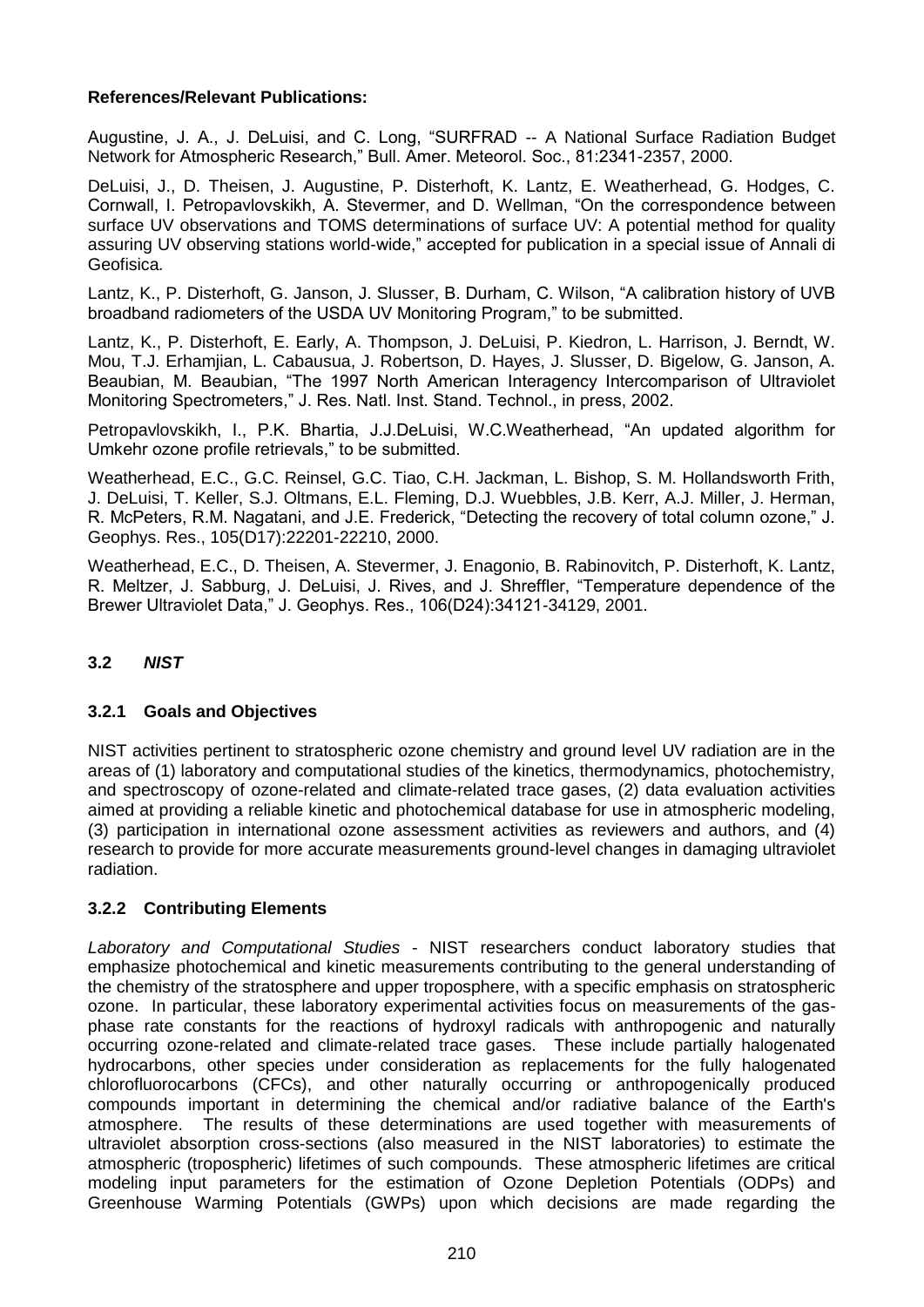environmental acceptability of such chemicals. These photochemical kinetic studies emphasize areas of moderate uncertainty and sensitivity identified by the NASA Data Panel as well as through interactive discussions with the international atmospheric experimental and modeling communities and members of the technical communities interested in environmentally same industrial chemicals and fire suppressants. In addition, infrared band strengths are measured for selected chemicals to provide estimates of their GWPs. A program of ab initio rate constant calculations augments the experimental program by providing reactivity and lifetime estimates beyond those that are derived from the experimental kinetic data base for OH reactions. In addition to developing and applying computational methods for calculating the chemical and physical properties of selected species and systems, this activity is aimed at establishing the accuracy and reliability of computational methods and developing resources to provide guidance to non-experts on methods, reliability, and resource requirements for such computations.

**Data Evaluation** - NIST maintains a Chemical Kinetics Database that includes essentially all reported kinetics results for thermal gas-phase chemical reactions. The database is designed to be searched for kinetics data based on the specific reactants involved, for reactions resulting in specified products, for all the reactions of a particular species, or for various combinations of these. In addition, the bibliography can be searched by author name or combination of names. The database contains in excess of 38,000 separate reaction records for over 11,700 distinct reactant pairs. These data have been abstracted from over 12,000 papers with literature coverage through early 2000. NIST researchers also serve as members of NASA's Panel for Data Evaluation. This Panel meets up to twice yearly to prepare published evaluations of photochemical, thermodynamic, and kinetic data for use in atmospheric modeling. These reports have been issued as both NASA Reference Publications and as publications of the Jet Propulsion Laboratory (via both printed and electronic media).

**Ozone Assessment Activities** - NIST scientists played prominent roles as authors and reviewers for various chapters in the 1998 scientific and technology assessments conducted under the auspices of WMO and UNEP for the Parties to the Montreal Protocol on Substances that Deplete the Ozone Layer. Similar participation exists for the current WMO/UNEP assessments in preparation during 2001-2002 and targeted for completion in December 2002.

**UV Standards and Calibration Research** - NIST scientists engage in activities to specify, standardize and categorize UV instruments (spectral, narrow band, and broadband) in order to provide for more accurate measurements of ground-level changes in damaging ultraviolet radiation from the sun. Such measurements are crucial in assessing effects of ozone depletion in the upper atmosphere on human health, agriculture, fisheries and materials such as concrete, plastics and paints. In partnership with NOAA NIST maintains an intercomparison and research site at Table Mt., CO. The goal of such research to help the various UV monitoring agencies achieve high levels of accuracy in UV measurements so that readings from different networks in different locales will be reliable in calculating global trends. Continuous calibration will be needed to ensure the long-term data quality. To do this, routine intercomparison of spectral instruments will be an integral part of each network's operations. As a non-regulatory agency of the Commerce Department's Technology Administration, NIST promotes U.S. economic growth by working with industry to develop and apply technology, measurements and standards.

#### **4.0 NSF**

#### **4.1** *Goals and Objectives*

NSF programs address global change issues through investments in challenging ideas, creative people, and effective tools. In particular, NSF global change research programs support research and related activities to advance the fundamental understanding of dynamic physical, biological, and human systems and the interactions among them. The programs encourage interdisciplinary activities with particular focus on Earth system processes and the consequences of change. NSF programs facilitate data acquisition and information management activities necessary for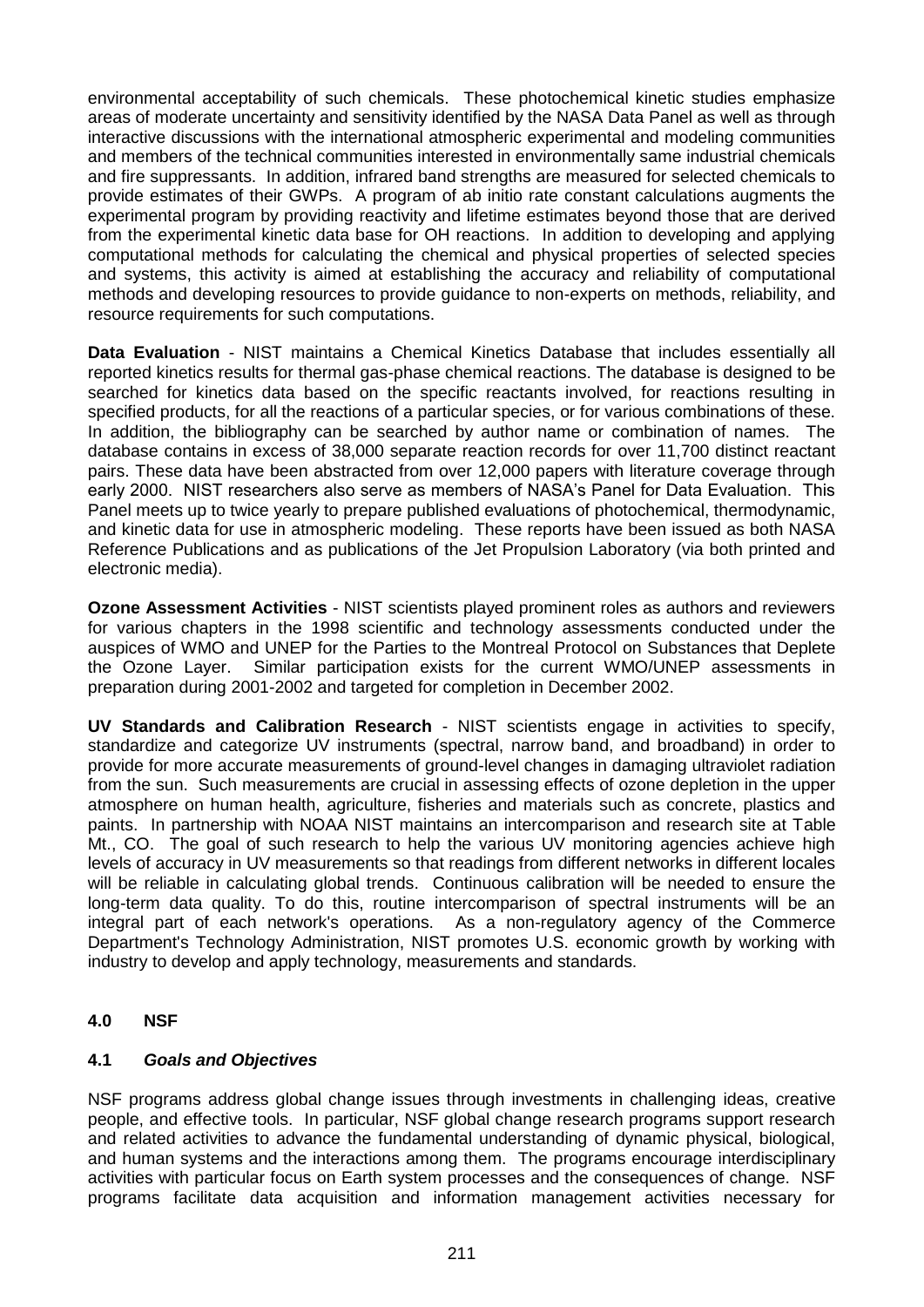fundamental research on global change, and promote the enhancement of models designed to improve our understanding of Earth system processes and interactions and to develop advanced analytic methods to facilitate basic research. NSF also supports fundamental research on the general processes used by organizations to identify and evaluate policies for mitigation, adaptation, and other responses to the challenge of varying environmental conditions

# **4.2** *Contributing Elements*

NSF will continue to invest in collaborative international programs such as the World Climate Research Programme, the International Geosphere-Biosphere Programme, and the International Human Dimensions Programme. A major focus on atmospheric composition and chemistry will continue through programs in tropospheric chemistry. Studies of atmospheric transport of aerosols will provide insights into how aerosols affect the radiative and cloud nucleating properties of the atmosphere, and ultimately the climate. In concert with its agency partners, NSF will continue its emphasis on climate variability and change. This is a major activity for the Agency and consists of support for observational campaigns and numerous analytical and modeling activities, as well as paleoclimate studies.

Specific activities in the area of stratospheric chemistry include:

- Balloon-borne measurements of ozone and aerosol profiles: Antarctica, SH and NH midlatitudes; ClO and BrO in mid-latitude cirrus and Arctic PSCs
- Instrument development and participation in airborne stratospheric measurement campaigns
- Ground-based measurements of OH column abundance
- Sample analysis, laboratory and theoretical studies aimed at an improved understanding of the isotopic composition of major stratospheric constituents
- Laboratory and theoretical spectroscopy studies of trace gases relevant to the stratosphere
- Laboratory and *ab initio* modeling studies of gas phase reactions and heterogeneous processes on surfaces representing polar stratospheric cloud particles
- Development and application of chemical transport models describing stratospheric chemistry, near-tropopause transport, and chemistry/climate interactions
- Studies of the budget of halogenated hydrocarbons and fate of CFC-substitute compounds

In the area of ground-based UV monitoring, NSF has an active program within the polar regions. Pertinent details of this activity include the following:

- Established in 1987: sites at McMurdo, Palmer and South Pole (Antarctica), Ushuaia (Argentina) Barrow (AK), San Diego (CA). Site to be established at Summit Greenland
- Instrument: SUV-100 scanning spectroradiometer (Biospherical Instruments)
- Data Products: Full-resolution spectra from 280-600 nm, measured quarter hourly
- Databases with spectral integrals and biologically weighted irradiance for various action spectra and with spectral measurements at selected wavelengths
- Databases with daily doses
- Preliminary data available weekly via the website <www.biospherical.com/nsf>
- Final data available on CD-ROM or via website

# **5.0 DOE**

## **5.1** *Goals and Objectives*

Research supported by DoE's Office of Biological and Environmental Research (BER) addresses the effects of energy production and use on the global Earth system, primarily through studies of climate response. It includes research in climate modeling, atmospheric chemistry and transport, atmospheric properties and processes affecting the Earth's radiation balance, and sources and sinks of energy-related greenhouse gases (primarily  $CO<sub>2</sub>$ ). It also includes research on the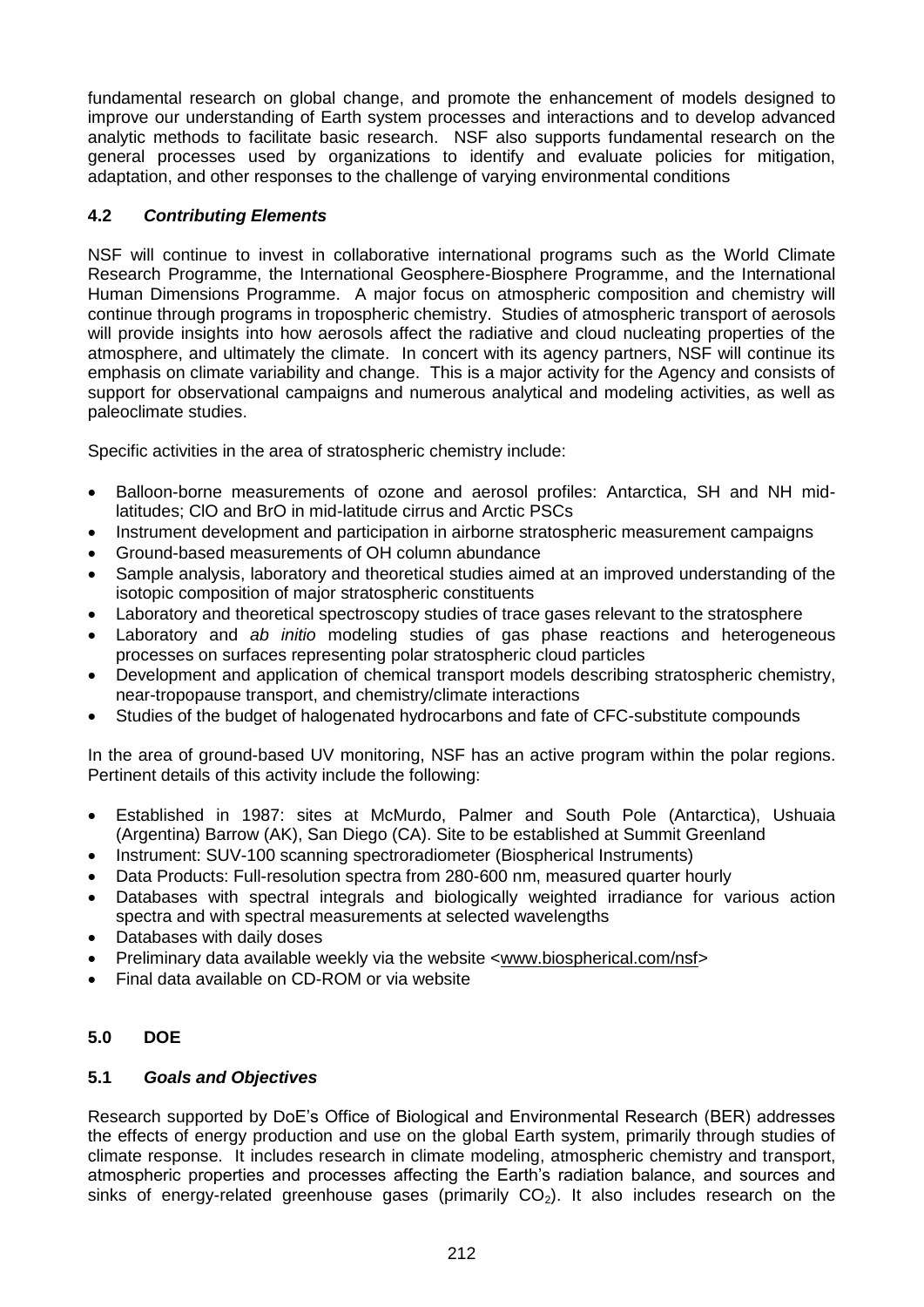consequences of atmospheric and climatic changes on ecological systems and resources, critical data needs for the detection and attribution of climate change, and tools and methods needed to conduct scientific assessments of climate change, and education and training of scientists and researchers in global change.

# **5.2** *Contributing Elements*

**5.2.1 Atmospheric Chemistry and Carbon Cycle -** DoE will continue the support of field, laboratory, and modeling studies to improve our understanding of the atmospheric processes associated with transport, transformation, and dispersion of energy-related emissions and their effects on air quality and climate, including studies of oxidants, aerosols, and the heterogeneous chemistry of these materials. It will also include studies of the dispersion of energy-related materials through the lower troposphere to help understand the fundamental processes that control vertical transport for stable and transition boundary layers and how pollutants move through these layers in the lower atmosphere.

Research in both terrestrial and marine environments will be continued to improve understanding of the global carbon cycle. DoE will continue field  $CO<sub>2</sub>$  enrichment experiments (FACE), observations of net  $CO<sub>2</sub>$  exchange between the atmosphere and biosphere (AmeriFlux), and dynamic modeling of the carbon cycle and its relationship to climate influences. This research will focus on biophysical controls, biogeochemical mechanisms and climate-related feedbacks of terrestrial carbon cycling. Data from experiments and tested carbon cycle models will be used for predictions of future atmospheric  $CO<sub>2</sub>$  change and for estimating quantity and longevity of carbon sequestration by terrestrial ecosystems. Support for experiments and AmeriFlux measurements continues to be a high priority. DoE also will continue to fund the development and application of new molecular biological probes to carbon and nitrogen cycles in near shore marine environments. A field experiment combining a range of new probes with biogeochemical rate measurements and satellite imagery will be planned for a well-characterized near-shore site.

**5.2.2 Climate and Hydrology -** DoE will continue the development of advanced diagnostics and an on-line diagnostic library to evaluate the ability of climate models to simulate and predict climate variability and change. To better connect observational and modeling research programs, DoE will implement a parameterization test bed that will facilitate the development and implementation of improved physics modules into climate models. Additionally, extensive effort will be directed toward advancing the computational, numerical, and software engineering aspect of climate models as part of the Scientific Discovery through Advanced Computing Program in DoE's Office of Science.

Using data collected at the Atmospheric Radiation Measurement (ARM) Cloud and Radiation Testbed sites, DoE's ARM Program will continue measurement and modeling efforts to improve the radiative flux calculations and associated heating rates in climate models.

**5.2.3 Related Research -** DoE plays a major role in carbon sequestration research to slow the increase in atmospheric concentrations of energy-related greenhouse gases, especially carbon dioxide, and their emissions to the atmosphere. The research builds on but is not part of the USGCRP. It focuses on developing the understanding needed both to enhance the net carbon sequestration of excess  $CO<sub>2</sub>$  from the atmosphere in terrestrial and ocean systems and to assess the potential environmental consequences and ancillary benefits. DoE (in collaboration with NSF) will support an iron-fertilization experiment in the Southern Ocean, the largest high nutrient-low chlorophyll region in the world's oceans, focusing on quantifying the amount of carbon that is exported to the deep ocean - a prerequisite for carbon sequestration.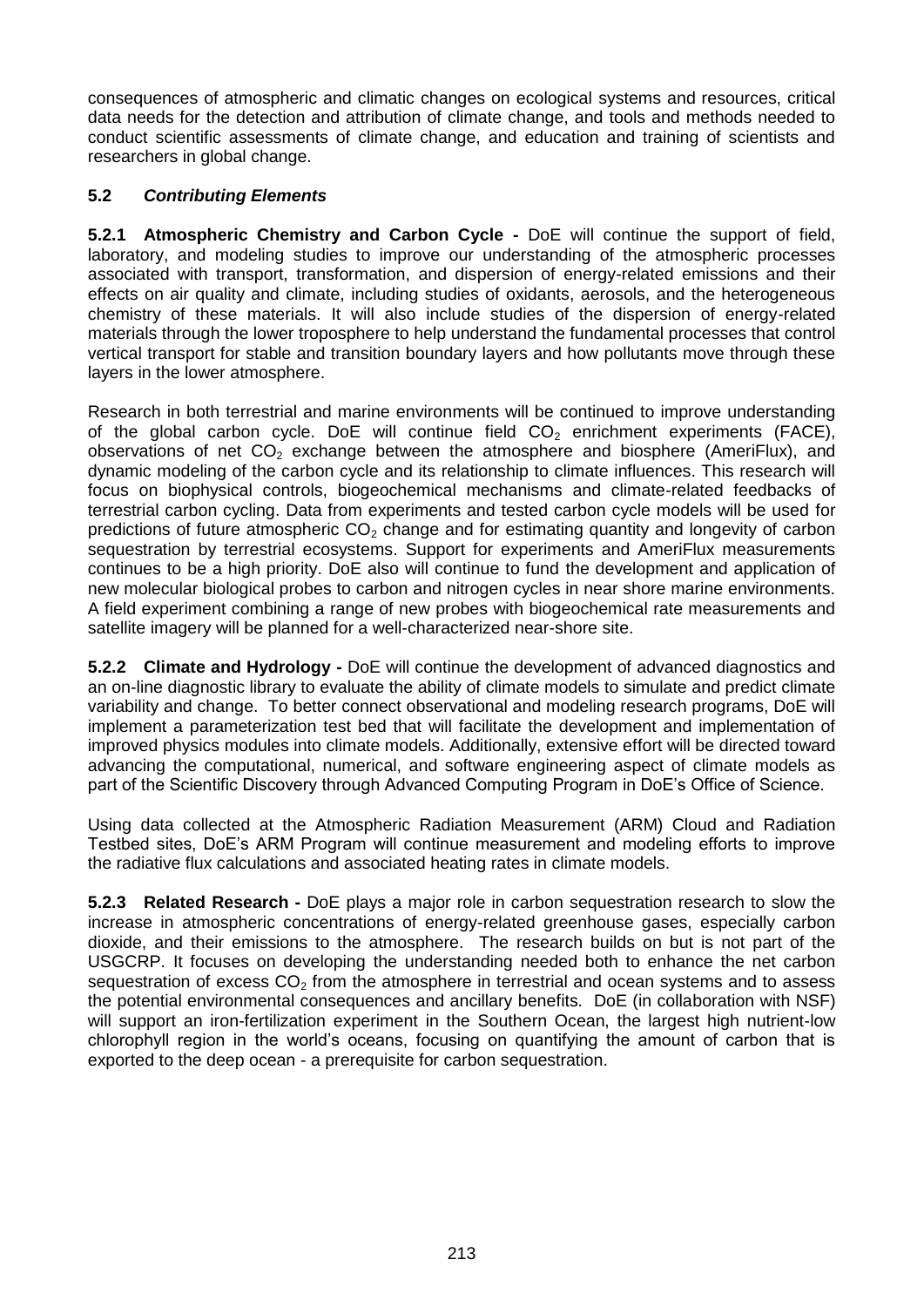# **6.0 EPA**

## **6.1** *Goals and Objectives*

EPA's Global Change Research Program is an assessment-oriented program with primary emphasis on understanding the potential consequences of climate variability and change on human health, ecosystems, and socioeconomic systems in the United States. This entails: (1) improving the scientific basis for evaluating effects of global change in the context of other stressors and human dimensions (as humans are catalysts of and respond to global change); (2) conducting assessments of the risks and opportunities presented by global change; and (3) assessing adaptation options to improve society's ability to respond effectively to the risks and opportunities presented by global change as they emerge.

## *6.2 Contributing Elements*

Few studies have investigated the effect of global change on air quality. Given EPA's legal mandates with respect to air pollution and substantial capability and expertise in modeling air quality and evaluating integrated response actions, examining the effects of global change on air quality is a logical focus of the Global Program. Assessments are planned that will examine the potential consequences of global change on tropospheric ozone and particulate matter. The air quality assessments will provide input to related human health assessments.

## **7.0 DHHS / NIH**

## **7.1** *Goals and Objectives*

Three NIH institutes support research on the health effects of UV and near-UV radiation. Their principal objectives include an increased understanding of the effects of UV and near-UV radiation exposure on target organs (e.g., eyes, skin, immune system) and of the molecular changes that lead to these effects, and the development of strategies to prevent the initiation or promotion of disease before it is clinically defined. In addition, the National Institute of Environmental Health Sciences (NIEHS) supports research on the health effects of CFC replacement chemicals, including studies on the metabolism and toxicity of HCFCs and halogenated hydrocarbons.

# **7.2** *Contributing Elements*

The NIEHS program supports grants and intramural projects that investigate the effects of UV exposure on the immune system, aging process, sensitive tissues such as the retina and skin, and methods to reduce these harmful effects. Other projects involve the comparison of mutagenic potential in bacteria of UV and near-UV radiation at levels found in natural sunlight and at levels anticipated with a 15 percent depletion of stratospheric ozone. Several projects supported by NIEHS are investigating molecular changes in DNA that lead to aberrations and mutations in human tissue, rodents, fruit flies, and bacteria, and the variety of ways these organisms repair damage to DNA resulting from UV exposure.

The National Eye Institute (NEI) supports studies on the impacts of UV radiation on the eye (retinal damage as well as corneal capacity). A major initiative is underway to determine how and why eye cataract develops and to search for ways to prevent or slow the progression of cataract, an agerelated eye disease that affects 17-20 million people globally. This project is investigating the role of UVB radiation, which has been implicated as a specific risk factor in cataract development. Another important area of research is the understanding of certain detoxification systems in the eye and how they combat damage from UVB radiation. The goal of this effort is to identify drugs that might have therapeutic or preventative applications.

The National Cancer Institute (NCI) is supporting a wide range of studies to characterize the etiology, biology, immunology, and pathology of a variety of changes in the skin (morphological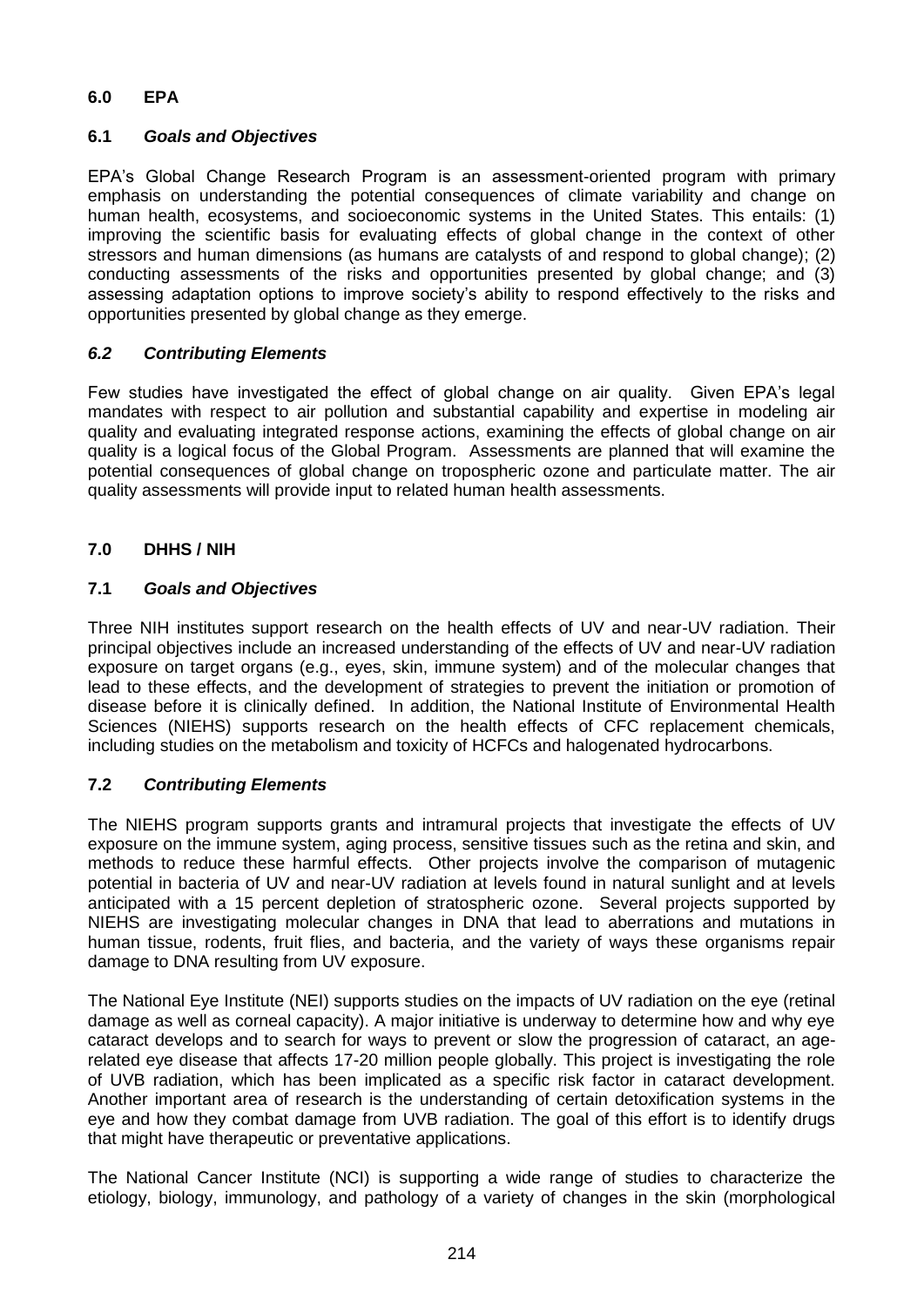effects that might precede skin cancer), including photoaging, non-melanoma skin cancers, and melanoma caused by exposure to UV radiation. Other research is exploring UV-induced immunosuppression, which is critical to the development of UV-induced skin tumors, and the cellular and molecular basis for the genetic predisposition to UVB-induced skin cancer in people with Basal Cell Nevus Syndrome.

The National Institute of Arthritis and Muscoloskeletal and Skin Diseases (NIAMS) supports basic and clinical research on the effect of UVA and UVB radiation on skin.

## **8.0 USDA**

#### **8.1** *Goals and Objectives*

USDA-sponsored research focuses on understanding terrestrial systems and the effects of global change (including water balance, atmospheric deposition, vegetative quality, and UV-B radiation) on food, fiber, and forestry production in agricultural, forest, and range ecosystems, examining the role of managed and unmanaged terrestrial systems in the global carbon cycle, and assessing how agricultural and forestry activities can contribute to a reduction in greenhouse gas concentrations.

#### **8.2** *Contributing Elements*

As part of the collaborative interagency Carbon Cycle Science Program, USDA conducts research on how land management practices affect the net carbon balance and develop methods to assist farmers, ranchers, and forest landowners in increasing carbon sequestration and better managing other greenhouse gas emissions. USDA will continue to quantify carbon sources and sinks from land management activities, including fluxes for all U.S. forest and agricultural lands and other land uses. The implications of changes in water quality and availability on agricultural and forestland productivity will be assessed. USDA research will examine the economic implications of alternative greenhouse gas offset strategies. In addition, USDA will continue to assess how resilient managed agricultural, rangeland, and forest ecosystems are to climate change and what adaptation strategies will be needed to adjust to a changing climate.

The Agricultural Research Service (ARS) will focus on four broad research areas: 1) studies of the carbon cycle and carbon storage, emphasizing identification and quantification of the current and potential roles of agriculture in the global carbon cycle with sufficient accuracy to inform policy and aid producers in making decisions that are both economically and environmentally sound; 2) managing non-carbon dioxide trace gases, such as methane and nitrous oxide, which are produced by certain processes in some crop and animal production systems; 3) determining the impacts of increased atmospheric carbon dioxide, rising temperatures, and altered water availability on crops and their interactions with other biological components of agricultural ecosystems; and 4) characterizing and measuring changes in weather and the water cycles at local and regional scales, and determining how to manage agricultural production systems facing such changes.

The Economic Research Service (ERS) will continue to focus on two broad research areas: 1) the long-run impacts of the accumulation of greenhouse gases on agriculture, including effects resulting from changes in temperature and precipitation, and from carbon dioxide fertilization; and 2) the economic implications of alternative net greenhouse gas emission reduction and carbon sequestration options for U.S. agriculture.

The Cooperative State Research, Education, and Extension Service (CSREES) will continue to support the USDA UV-B Monitoring Network. Information from this research network is combined with satellite-based measurements to provide an accurate climatological UV-B irradiance database. This database documents long-term trends and supports research and assessment of the potential for damage to ecosystems. Global change research in CSREES's National Research Initiative (NRI) Competitive Grants Program and formula-funded programs aims to increase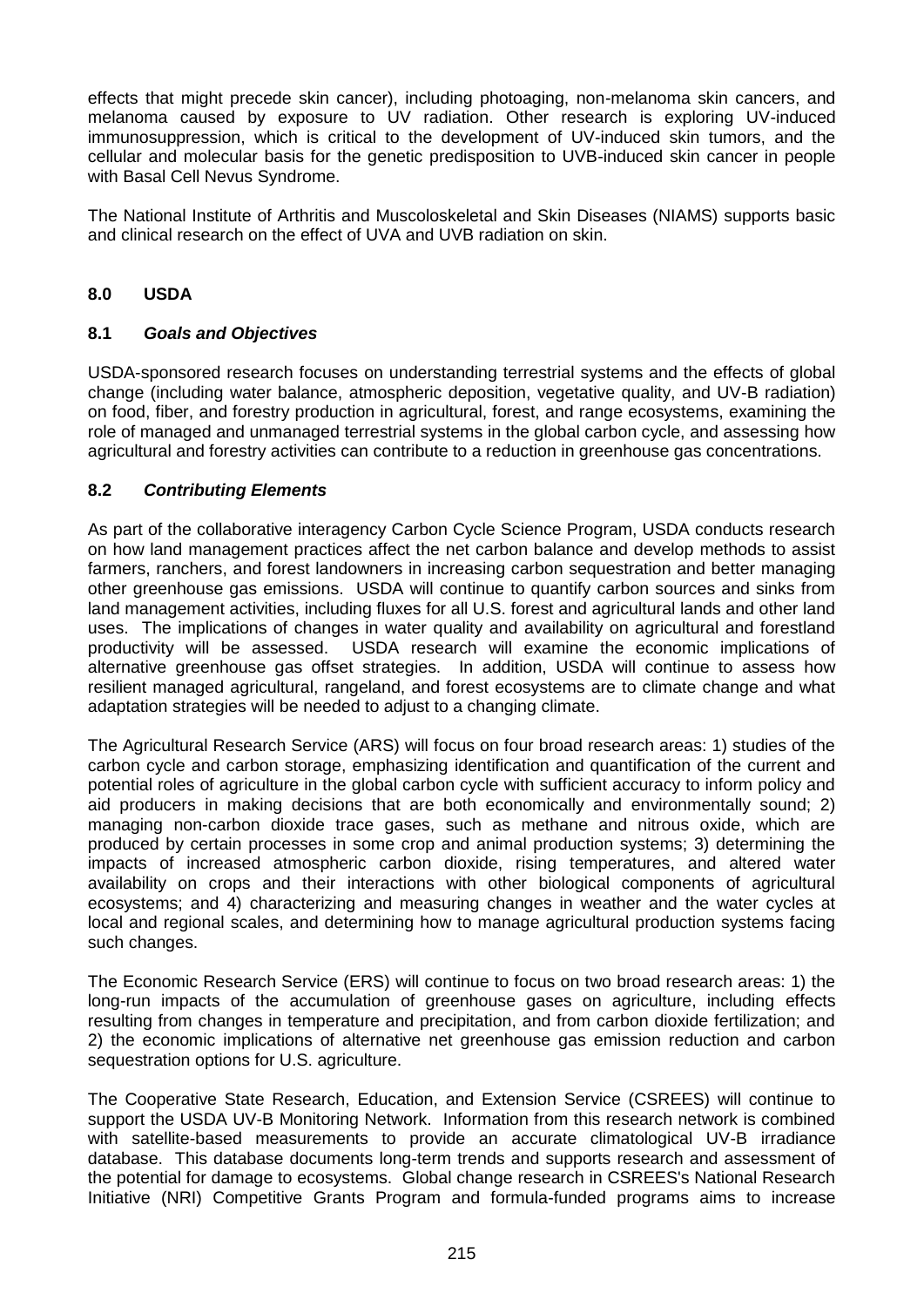understanding of the possible impacts of global environmental change on the sustainability of agriculture and forestry.

# **8.2.1 UVB Monitoring and Research Program**

Langley Calibrations - Accurate calibration of UV ground-based radiometers is crucial in identifying trends in UV radiation, developing UV climatologies, and quantifying the amount of short-wave radiation absorbed by clouds and aerosols. The Langley method of calibrating UV multi-filter shadow-band radiometers (UV-MFRSR) is explored by Slusser et al. (2000). This method has several advantages over the traditional standard lamp calibrations: radiometer signal level is optimal during the Langley event, the Sun is a free, universally available and very constant source (to within <0.5% between 300 nm and 400 nm over the 11-year solar cycle) and nearly continual automated field calibrations can be made for each Langley event. Difficulties arise as a result of changing ozone optical depth during the Langley event and the breakdown of the Beer-Lambert law over the finite filter band-pass since optical depth changes rapidly with wavelength. The Langley calibration of the radiometers depends critically upon the spectral characterization of each channel and on the wavelength and absolute calibration of the extraterrestrial spectrum used.

Results of Langley calibrations made over a period from January 1 through September 30, 1998 for two UV-MFRSRs at Mauna Loa HI (3.4 km elevation) were compared to calibrations made at CUCF using two National Institute of Standards and Technology (NIST) traceable lamps. The objectives of this study were to compare Langley calibration factors with those from standard lamps and to compare field-of-view effects. The two radiometers were run simultaneously: one on a Sun tracker with a collimated full field of view of about 2.0 degrees and the other in the conventional shadow-band configuration. After 2 months the positions of the radiometers were switched. After another 2 months the radiometers were left in place but the field-of-view for the tracker radiometer was narrowed to 1.5 degrees. Both radiometers were calibrated May 15, 1998 at the CUCF with two secondary 1000-W lamps. The spectral response functions of the channels were measured at the CUCF on October 15, 1998. Over a 9-month period the ratio of Langley to lamp calibration factors for the 7 channels from 300 nm to 368 nm using the shadow-band configuration ranged from 0.948 to 1.025. The estimated uncertainty in the Langley calibrations ranged from  $\pm$ 5.5 % at 300 nm to  $\pm$ 2.4% at 368 nm. For all channels calibrated with CUCF lamps the estimated uncertainty was ±1.6%. Thus for each channel of the two radiometers the agreement between the two methods was within the combined uncertainties of the two methods. Differences between the Langley and lamp calibration factors were much larger at shorter wavelengths using the Langley tracker results, probably due to changing ozone during the Langley event.

**Aerosol Properties** - Aerosols are suspended atmospheric particles in the solid or liquid phase excluding cloud droplets or precipitation. These particles are of critical importance to the hydrological cycle because they provide condensation sites upon which cloud droplets form in slightly supersaturated air. In addition aerosols scatter and absorb solar radiation, changing the amount of UV reaching the earth's surface as well as modifying the heating of the atmosphere. The USDA UV-B Monitoring Network has the capability to report optical depths, a measure of the total aerosol loading, at 30 sites across the continental U.S. Each of the sites of the UV-B Monitoring Network is equipped with both a UV-MFRSR and a Visible-MFRSR which by measuring the direct beam return the total optical depths on clear days at a total of 13 wavelengths from 300 nm to 940 nm. This constitutes the largest U.S. network of ground-based aerosol optical depths and thus provides atmospheric scientists with a unique data set with which to constrain their models that quantify precipitation processes, aerosol and cloud formation, and global warming.

The Southern California Ozone Study (SCOS97) involved a whole suite of chemical, optical, and meteorological measurements taken in an effort to understand the causes of urban tropospheric pollution in the Los Angeles basin. Two USDA UV-MFRSRs were loaned to the experiment to determine UV irradiances, as well as total and aerosol optical depths (Vuilleumeir et al. 2001). One was placed atop Mt. Wilson and the other in urban Riverside. It was determined that the total optical depths are a necessary input into air quality pollution models.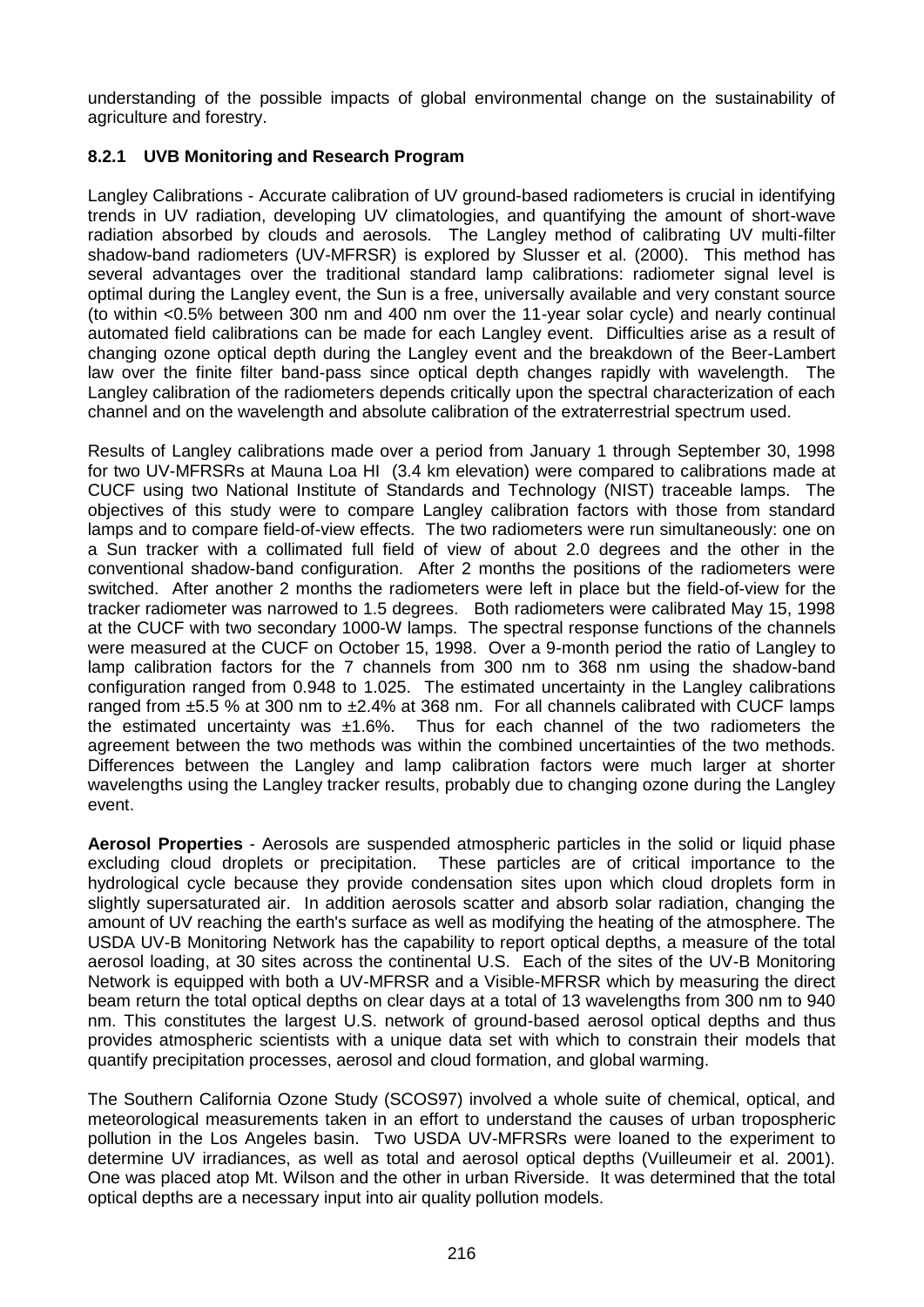**Ozone Retrievals** - Column ozone has been retrieved by Slusser et al. (1999) under all sky conditions at Table Mountain, Colorado (40.177N, 105.276W) from global irradiances of the UV-MFRSR 332 nm and 305 nm channels (2 nm FWHM) using lookup tables generated from a multiple scattering radiative transfer code suitable for solar zenith angles up to 90 degrees. For five months in 1996-97 the mean ratio of column ozone retrieved by the UV-MFRSR divided by that retrieved by the collocated Brewer was 1.024 and for the UV-MFRSR divided by those from a nearby Dobson was 1.025. The accuracy of the retrieval becomes unreliable at large SZA > 75 degrees as the detection limit of the 305 nm channel is reached and due to overall angular response errors.

Direct Sun column ozone has been retrieved under all sky conditions in Mauna Loa HI and the Canadian sites of Bratt's Lake and Toronto (Gao et al., 2000). The mean ratio of column ozone retrieved by the UV-MFRSR divided by that retrieved by the collocated Dobson was 0.969 in Mauna Loa between Julian date 150 and 270 in 1999. Comparisons were also made with Brewers in Canada. The ratio of column ozone retrieved by the UV-MFRSR divided by that of a Brewer was 1.022 in Toronto between Julian date 120 and 240 in 1999, and 1.001 in Regina between Julian date 160 and 250. The UV-MFRSR advantages of relatively low cost, unattended operation, automated calibration stability checks using Langley plots, and minimal maintenance make it a unique instrument for column ozone measurement.

**Synthetic Spectra** - Plant, animal, and materials effects researchers often want to multiply their particular action spectrum by the spectra measured to estimate damage due to UV. Because of this a study was initiated to use a model to "fill in the pieces" from the 7 channel UV radiometer measurements and construct the entire spectrum. We retrieved a number of synthetic spectra from the 7 channel UV-MFRSR data and made comparisons of these spectra with spectral measured from collocated spectrometers at Boulder CO (Gao et al., 2002). Erythemal doses are generally within ±5% for all SZA < 75 degrees. The study was presented at the Society of Photo-Optical Instrumentation Engineers UV Meeting in San Diego in July 2001.

**Radiometric Stability** - Bigelow and Slusser (2000) evaluate the stability of the Ion-Assisted-Deposition (IAD) filters used in both prototype and production models of the UV-MFRSR. Based upon an initial examination of a few prototype and production instruments it appeared that there was an approximate 1% per year decline in each instruments' I<sub>o</sub> values due to filter instability. The IAD filters are much more stable than the filters in VIS-MFRSRs as reported by Bigelow et al. (1998).

**Comparisons of UV-MFRSRs with TOMS and Radiative Transfer Model** - Slusser et al. (2002) compared irradiances from a UV-MFRSR with those from a radiative transfer model (TUV) (Madronich, 1993) and NASA TOMS retrievals. Sensitivity tests of the modeled ratio of direct to diffuse irradiances for different aerosol absorption were made for Big Bend of Texas. Clear sky retrievals at New Mexico and Oklahoma generally agreed to within ±4% of the TUV model and the satellite retrievals.

**Spectrometer Research Network** - Six high-resolution U-1000 1.0 m double spectrometers have been developed by Dr. Lee Harrison of SUNY Albany (Harrison et al., 2002). The first has been completed and installed at the NIST / NOAA research site at Table Mountain CO. This instrument has been operating since December 1998 and the performance has been good although there has been a steady decline in responsivity. The instrument resolution (0.1 nm), out-of-band rejection  $(10^{-10})$ , wavelength accuracy and repeatability ( $\pm 0.02$  nm), and cosine response exceed the specifications of any spectrometer in the world. Unlike the Brewer, the instrument is tightly temperature controlled, making it extremely reliable for periods of time directly following a calibration. Data from the instrument are being used to calibrate the triad of UVB-1 broadbands, which in turn are used to calibrate the 44 UVB-1 broadbands (Lantz et al., 1998). The second instrument was installed at the DoE Central Plains ARM CART site near Billings, Oklahoma in September 1999. Currently only the Table Mountain CO instrument has been calibrated. Three automated portable calibrators have been completed and during 2002 will be cycled through the three sites to establish calibration. NASA has expressed interest in the data to validate their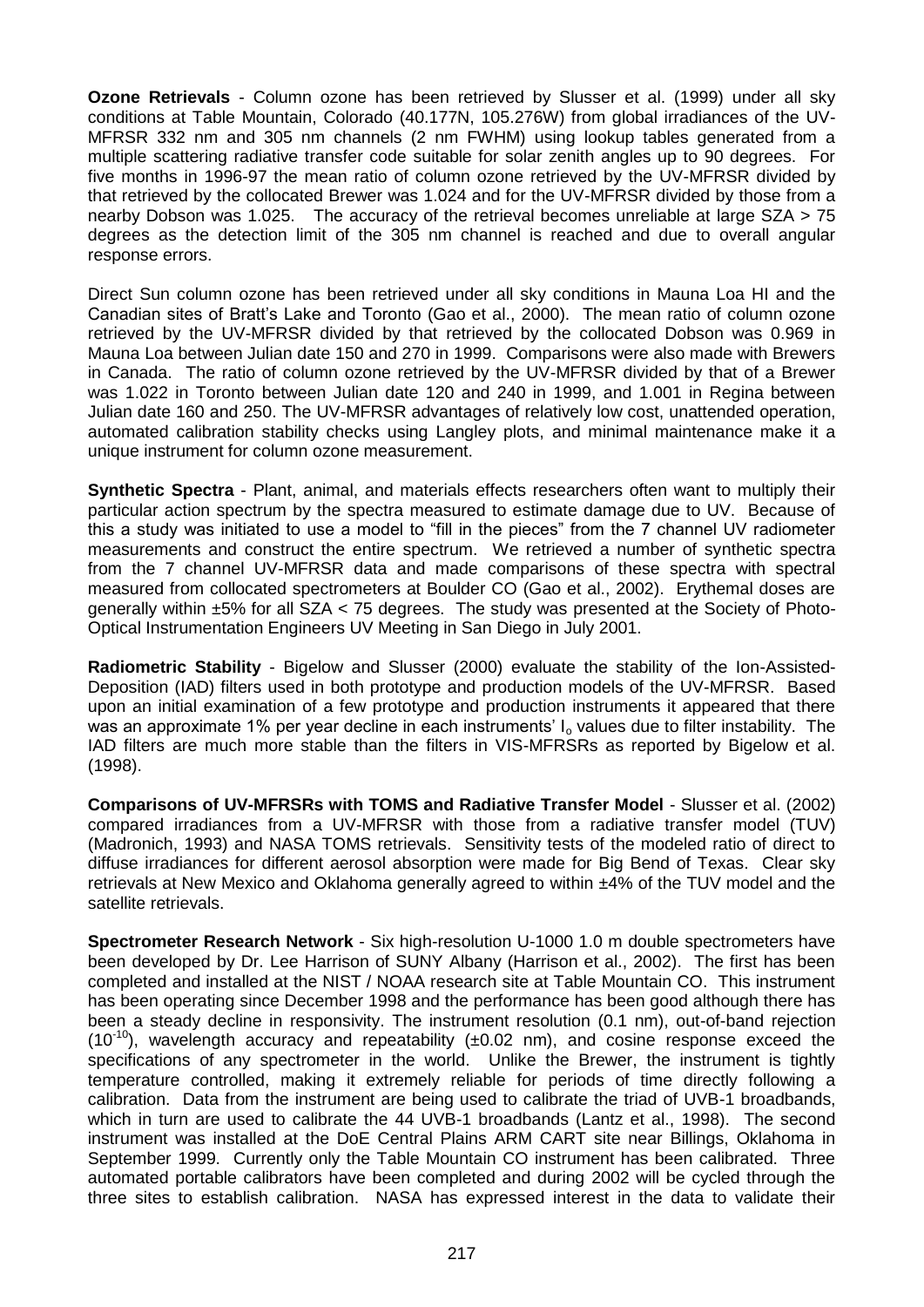retrievals, in particular at wavelengths shorter than 305 nm. NASA is also interested in the magnitude of Raman scattering, which can be studied with U-1000 due to its very fine resolution.

**Long Term UVB Broadband Time Series** - Frederick et al. (2000) analyzed a four-year time series at 10 USDA sites to determine the influence of solar zenith angle, column ozone, and clouds on seasonal and year-to-year variability in UV irradiances. One conclusion is that variations in cloud cover contribute more than variations in column ozone in the observed year-to-year changes in UV irradiances. The UVMRP collected the broadband monthly sums for all of its 31 sites. These sums show a maximum yearly total at New Mexico and a minimum at Maine.

**Other Cooperative Research** - Funding was secured from NOAA for a full climatological site at Poker Flat, Alaska. This new site will be an integral part of NOAA's effort to study the effects of ozone and aerosols on Arctic UV It was installed in September 2000. This is the first use of a UV-MFRSR in the Arctic. A new site was installed in September in Starkville, MS. Data from the site in MS will be used in collaboration with the research of Dr. K. R. Reddy of Mississippi State University who is studying UV effects on cotton. This data will also be used by Remote Sensing Technology Center at MSU to provide accurate information to support Precision Farming.

**Details of Monitoring Activities -** All 2000 and 2001 7 channel UV-MFRSR data (Bigelow et al., 1998) is archived at the WOUDC. The instruments are calibrated at the NOAA Central UV Calibration Facility in Boulder, CO. Data for most sites extends back to January 1, 1999.

| Site             | _at.      | Long.      | Elev.          | <b>State</b><br>Town                |
|------------------|-----------|------------|----------------|-------------------------------------|
| AK02             | 65.119    | 147.430    | 510            | Fairbanks<br>Alaska                 |
| AZ02             | 36.058    | 112.183    | 2073           | Arizona<br>Flagstaff                |
| <b>CA02</b>      | 38.529    | 121.761    | 18             | California<br>Davis                 |
| <b>CA22</b>      | 32.806    | 115.444    | $-18$          | Holtville California                |
| CO02             | 40.792    | 104.755    | 1641           | Colorado<br><b>Nunn</b>             |
| CO12             | 40.450    | 106.734    | 3220           | Steamboat Sp.<br>Colorado           |
| CO99             | 40.177    | 105.276    | 1524           | Longmont<br>Colorado                |
| <b>FL02</b>      | 25.383    | 80.683     | $\mathbf 0$    | Homestead<br>Florida                |
| GA02             | 33.175    | 84.407     | 270            | Griffin<br>Georgia                  |
| <b>HI02</b>      | 19.539    | 155.578    | 3397           | Hilo<br>Hawaii                      |
| IL <sub>02</sub> | 40.045    | 88.368     | 213            | <b>Bondville</b><br><b>Illinois</b> |
| <b>IN02</b>      | 40.475    | 86.992     | 216            | Indiana<br>W. Lafayette             |
| <b>LA02</b>      | 30.358    | 91.166     | 7              | Louisiana<br><b>Baton Rouge</b>     |
| MD <sub>02</sub> | 38.916    | 76.149     | $\overline{7}$ | Queenstown<br>Maryland              |
| <b>MD12</b>      | 39.015    | 76.950     | 34             | <b>Beltsville</b><br>Maryland       |
| <b>ME12</b>      | 46.681    | 68.038     | 144            | Maine<br>Presque Isle               |
| MI02             | 45.555    | 84.666     | 238            | PellstonMichigan                    |
| <b>MN02</b>      | 47.181    | 93.533     | 390            | <b>Grand Rapids</b><br>Minnesota    |
| <b>MS02</b>      | 33.469    | 88.782     | 85             | <b>Starkville</b><br>Mississippi    |
| <b>MT02</b>      | 48.310    | 105.100    | 634            | Poplar<br>Montana                   |
| <b>NE02</b>      | 41.133    | 96.483     | 353            | Mead<br>Nebraska                    |
| <b>NM02</b>      | 32.617    | 106.742    | 1317           | Las Cruces<br><b>New Mexico</b>     |
| <b>NY02</b>      | 42.876    | 77.029     | 218            | New York<br>Geneva                  |
| <b>NZ02</b>      | $-45.038$ | $-169.684$ | 370            | New Zealand<br>Alexandra            |
| OK02             | 36.617    | 97.500     | 317            | Billings Oklahoma                   |
| <b>ON02</b>      | 43.780    | 79.470     | 198            | <b>Toronto Ontario</b>              |
| <b>SK02</b>      | 50.197    | 104.700    | 580            | Regina<br>Saskatchewan              |
| <b>TX02</b>      | 29.133    | 103.517    | 670            | Panther Jnct.<br>Texas              |
| <b>UT02</b>      | 41.666    | 111.900    | 1368           | Utah<br>Logan                       |
| <b>VT02</b>      | 44.533    | 72.856     | 408            | <b>Burlington</b><br>Vermont        |
| <b>WA02</b>      | 46.750    | 117.183    | 804            | Pullman<br>Washington               |
| <b>WI02</b>      | 44.708    | 89.766     | 381            | Wisconsin<br>Dancy                  |

#### **List of USDA UVB Climate Sites**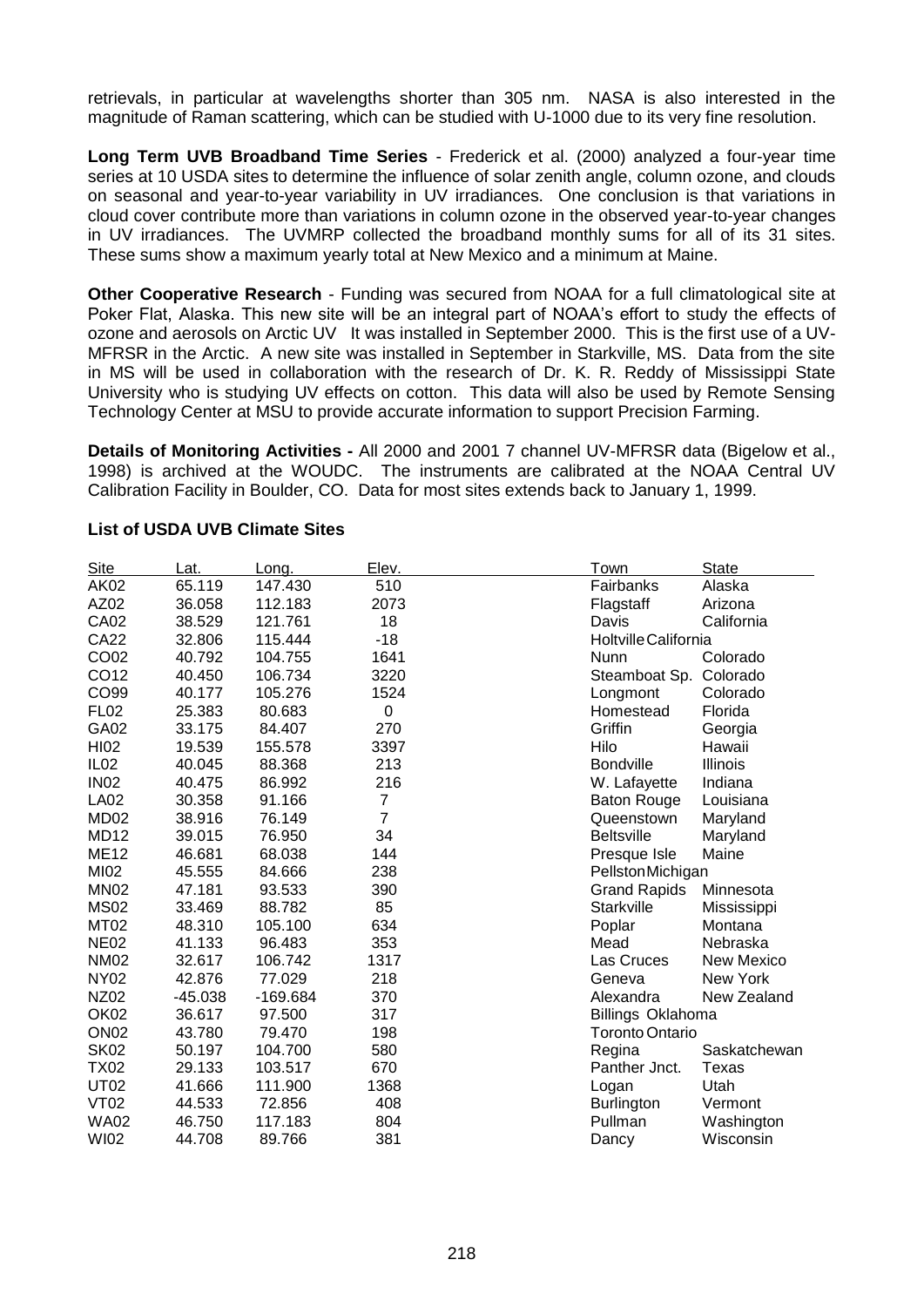#### **References:**

Bigelow, D.S. and J.R. Slusser, 2000, Establishing the Stability of Multi-filter UV Rotating Shadowband Radiometers, *J. Geophys. Res., 105,* 4833-4840.

Bigelow, D.S., J.R. Slusser, A.F. Beaubien and J.H. Gibson, 1998, The USDA Ultraviolet Radiation Monitoring Program. *Bull. Amer. Meteorol. Soc*., 79, 601-615.

Frederick, J. E., J. R. Slusser, and D. S. Bigelow, 2000, Annual and inter-annual behavior of solar ultraviolet irradiance revealed by broadband measurements, *Photochem. Photobiology* 72, 488- 496.

Gao, W., J. R. Slusser, J. Gibson, G. Scott, D. S. Bigelow, J. Kerr, and B. McArthur, 2001, Direct-Sun Column Ozone Retrieval by the UV Multi-filter Rotating Shadow-Band Radiometer and Comparison with Those from Brewer and Dobson Spectrophotometers, Appl. Opt. Vol. Dobson Spectrophotometers, Appl. Opt. Vol. 40, No. 19, 3149-3155.

Gao, W., J.R. Slusser, L.C. Harrison, P. Disterhoft, Q. Min, B. Olson, K. Lantz and B. Davis, 2002, Comparisons of UV Synthetic Spectra Retrieved from the USDA UV Multi-filter Rotating Shadow-band Radiometer with Collocated USDA Reference UV Spectroradiometer and NIWA UV Spectroradiometer. In *Ultraviolet Ground- and Space-based Measurements, Models, and Effects,* Vol. 4482, 408-414, Published by Society of Photo-Instrumentation Engineers, Bellingham, WA.

Harrison, L., J. Berndt, and P. Kiedron, 2002, The USDA Reference UV Spectroraiometric Network: Current Performance and Operational Experience, Ultraviolet Ground- and Space-based Measurements, Models, and Effects, The International Society for Optical Engineering, Bellingham, WA, 23-37.

Lantz, K. O., P. Disterhoft, J.J. Deluisi, E.A. Early, A. Thompson, D. Bigelow, and J. Slusser, 1998, Methodology for Deriving Erythemal Calibration Factors for UV Broadband Radiometers of the US Central UV Calibration Facility. *J. Atmos.Ocean. Tech., 16,* 1736-1761.

Madronich S., *Environmental Effects of Ultraviolet (UV) Radiation,* chapter: UV radiation in the natural and perturbed atmosphere, Lewis Publisher, Boca Raton, pp. 17-69, 1993.

Slusser, J.R., J.H. Gibson, D. S. Bigelow, D. Kolinsky, M. Wanfeng, G. Koenig, and A. Beaubien, 1999, Comparison of Column Ozone Retrievals By Use of a UV Multi-filter Rotating Shadow-band Radiometer with those from Brewer and Dobson Spectrophotometers. *Appl. Opt., 38,* 1543-1551.

Slusser, J.R., J.H. Gibson, D. S. Bigelow, D. Kolinski, P. Disterhoft, K. Lantz and A.F. Beaubien, 2000, Langley Method of Calibrating UV Filter Radiometers. *J. Geophys. Res., 105*, 4841-4849.

Slusser, J.R., N. Krotkov, W. Gao, J.R. Herman, G. Labow and G. Scott, 2002,Comparisons of USDA UV shadow-band Irradiance Measurements with TOMS Satellite and DISORT Model Retrievals Under All Sky conditions, 2002, In: *Ultraviolet Ground- and Space-based Measurements, Models, and Effects,* Vol. 4482, 56-63, Published by Society of Photo-Instrumentation Engineers, Bellingham, WA.

Vuilleumier, L., R. A. Harley, N. J. Brown, J. R. Slusser, D. Kolinski, and D. S. Bigelow, 2001, Variability in Solar Ultraviolet Irradiance during the Southern California Ozone Study (SCOS97) *Atmos. Environ. 35(6)*, 1111-1122.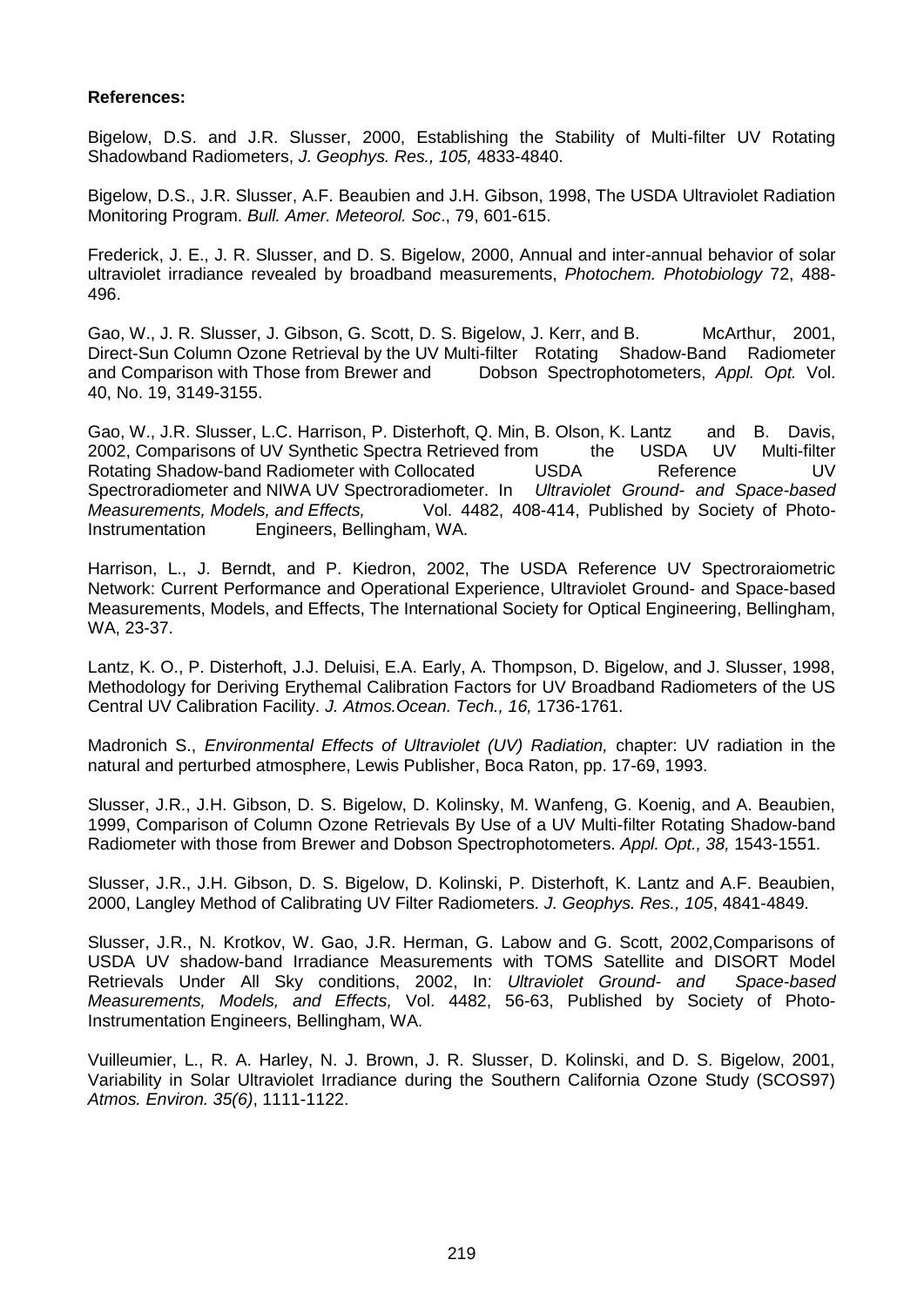# **9.0 DOD**

## **9.1** *Goals and Objectives*

The Department of Defense does not support dedicated Global Change Research, but continues a history of participation in the USGCRP through sponsored research that concurrently satisfies National Security requirements and stated Goals of the USGCRP.

## **9.2** *Contributing Elements*

**9.2.1 Atmospheric Composition -** The Naval Research Laboratory's (NRL's) Special Sensor Ultraviolet Limb Imager, presently awaiting a launch vehicle, will provide long-term baseline data for investigations of global change in the upper atmosphere. Analysis and prediction of world-wide aerosol concentrations, including desert dust, biomass smoke, marine and anthropogenic aerosols, and a radiative transfer algorithm yielding atmospheric transmission coefficients is generated by the Navy Aerosol Analysis and Prediction System (NAAPS).

Other DoD research associated with the US atmospheric chemistry focuses on space and groundbased measurements of ozone, aerosols, water vapor and other trace species. DoD investments in new and novel sensors include the third generation Polar Ozone and Aerosol Measurement (POAM III) sensor system aboard the French SPOT satellite, which is providing high-resolution stratospheric ozone measurements to complement data from NOAA and NASA satellite sensors (TOMS/SBUV). A Ballistic Missile Defense Organization satellite instrument, the Ultraviolet and Visible Imager and Spectrographic Imager (UVISI) aboard the MSX satellite, with NASA support for data analysis has been used to obtain atmospheric ozone profiles using stellar occultation. This is a promising new technique for ozone profiling, as it provides many more occultation opportunities than either solar or lunar occultations and enables greatly expanded spatial coverage. The Naval Research Laboratory is responsible for operation of ground-based microwave instruments at a number of NDSC stations.

The US Defense department is a partner with NASA and NOAA in the US National Polar Orbiting Environmental Satellite System (NPOESS), which will deploy an Ozone Mapping and Profiling Suite (OMPS) that encompasses the capabilities of TOMS and will maintain backscatter UV measurement of total ozone and stratospheric profiles indefinitely in the future.

**9.2.2 The POAM Measurement Program -** The POAM measurement program was originally supported by the Ballistic Missile Defense Organization with the objective of characterizing atmospheric propagation at laser wavelengths over the poles, for laser weapon and surveillance system applications. Emphasis on stratospheric ozone was added by NRL. POAM is an example of a DoD duel use program, having relevance to the military and also to basic science. POAM is currently supported by NRL and NASA (through the Data Buy Program).

**Unique Valuable Measurements:** POAM II was in operation from October 1993 – November 1996, and POAM III from March 1998 – present. During the large majority of this time (the only exception being November 1996 - May 1997 when ILAS I was in operation) POAM has been the only operational instrument providing measurements of ozone and related constituents in the polar regions on a continuous basis and has supplied the only satellite-based PSC climatology.

**Ozone Depletion:** POAM was an important contributor to the SOLVE/THESEO-2000 campaign, providing measurements to the SOLVE data base within 24 hours of acquisition. In addition, the POAM team provided a proxy global ozone product (from potential vorticity / ozone correlations) on a daily basis to provide overhead ozone for computation of J values in photochemical model calculations. POAM has now monitored the formation and dissipation of the ozone hole in unprecedented detail for 8 years and has also provided the first detailed satellite measurements of the dehydration of the Antarctic stratosphere, which is critical phenomenon for ozone hole formation and also plays a role in the middle atmospheric water vapor budget.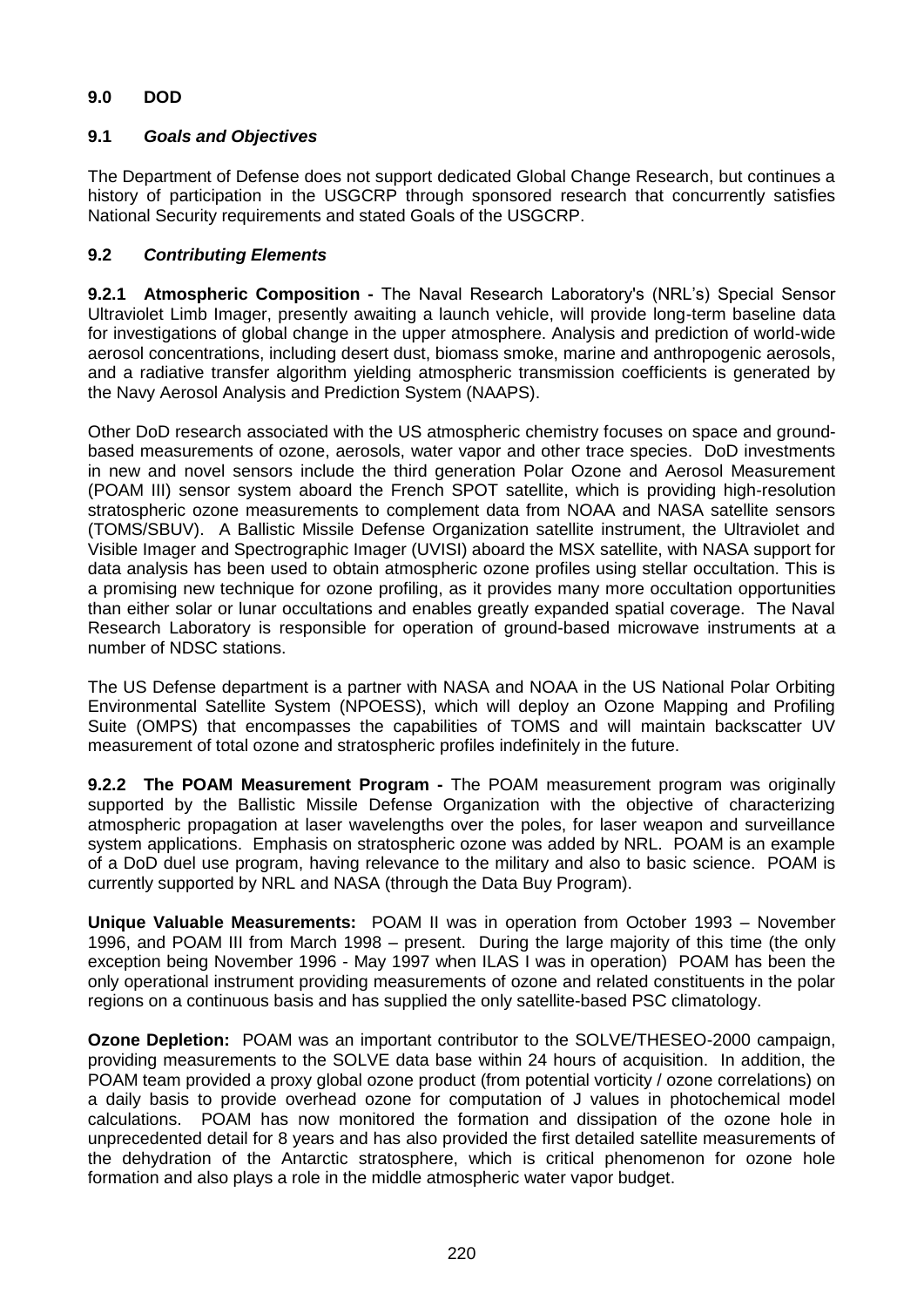**UT/LS Processes:** POAM measurements and subsequent analysis have provided the first evidence that tropospheric smoke generated in forest fires can reach the lower stratosphere. The mechanism for this cross tropospheric transport appears to be intense thunderstorm activity generated by a combination of severe mesoscale / synoptic scale meteorological forcing and the intense heat generated by the fires. The extent and ramifications, regarding perturbations in the radiation field, of this aerosol source are under investigation. The climatological impact may be significant. Both the POAM ozone and water vapor measurements have now been pushed into the upper troposphere. Validation efforts show that the UT/LS ozone and water vapor products are clearly of sufficient quality for scientific research. These measurements have been used to diagnose the roles of horizontal, isentropic transport from the low latitude upper troposphere and diabatic descent from the mid-stratosphere in establishing the distribution of ozone and water vapor in the high latitude lowermost stratosphere.

**Mesosphere / Stratosphere Coupling:** On two occasions POAM observed enhanced NO<sub>2</sub> in the lower stratosphere, which has been traced to enhanced  $NO<sub>x</sub>$  from the mesosphere and lower thermosphere that descended into the vortex during polar night. The effect of the enhanced  $NO<sub>x</sub>$ on ozone loss in the mid-stratosphere has also been documented (resulting in localized ozone reductions of up to 40%). POAM has provided the first measurements and climatology of polar mesospheric clouds (PMCs) in extinction. The advantage of making these measurements in extinction is that this simple geometry allows properties of the PMC particle size distribution to be readily deduced. For example, the determination that the upper limit to the PMC modal particle radii is about 70 nm is consistent with SME particle size inferences. The POAM PMC climatology has been compared with that obtained 10 years earlier by the SME satellite. A significant increase in the cloud brightness between SME and POAM has been found. The increased cloud brightness may be an indicator of global change resulting from increased water vapor and decreased temperatures in the middle atmosphere.

# **10.0 SI**

# **10.1** *Goals and Objectives*

Within the Smithsonian Institution, global change research is conducted at the Smithsonian Astrophysical Observatory (SAO), the National Air and Space Museum, the Smithsonian Environmental Research Center (SERC), National Museum of Natural History, Smithsonian Tropical Research Institute (STRI), and National Zoological Park. Research is organized around themes of atmospheric processes, ecosystem dynamics, observing natural and anthropogenic environmental change on daily to decadal time scales, and defining longer-term climate proxies present in the historical artifacts and records of the museums as well as in the geologic record at field sites. The Smithsonian Institution program strives to improve knowledge of the natural processes involved in global climate change, provide a long-term repository of climate-relevant research materials for present and future studies, and to bring this knowledge to various audiences, ranging from scholarly to lay public. The unique contribution of the Smithsonian Institution is a long-term perspective, e.g., undertaking investigations that may require extended study before producing useful results and conducting observations on sufficiently long (e.g., decadal) timescales to resolve human-caused modification of natural variability.

# *10.2 Contributing Elements*

**10.2.1 Atmospheric Composition** - Researchers at SAO study stratospheric trace species that play an important role in ozone photochemical cycles using balloons, airplanes, and satellites. Solar activity and irradiance are being studied to understand better the climatic effects of solar variability. At SERC, measurements will be made of spectral UV-B in Maryland (>25-year record), Florida, Arizona, and other sites in the United States. These data will be disseminated electronically to meet the needs for assessing the biological and chemical impact of varying UV exposure.